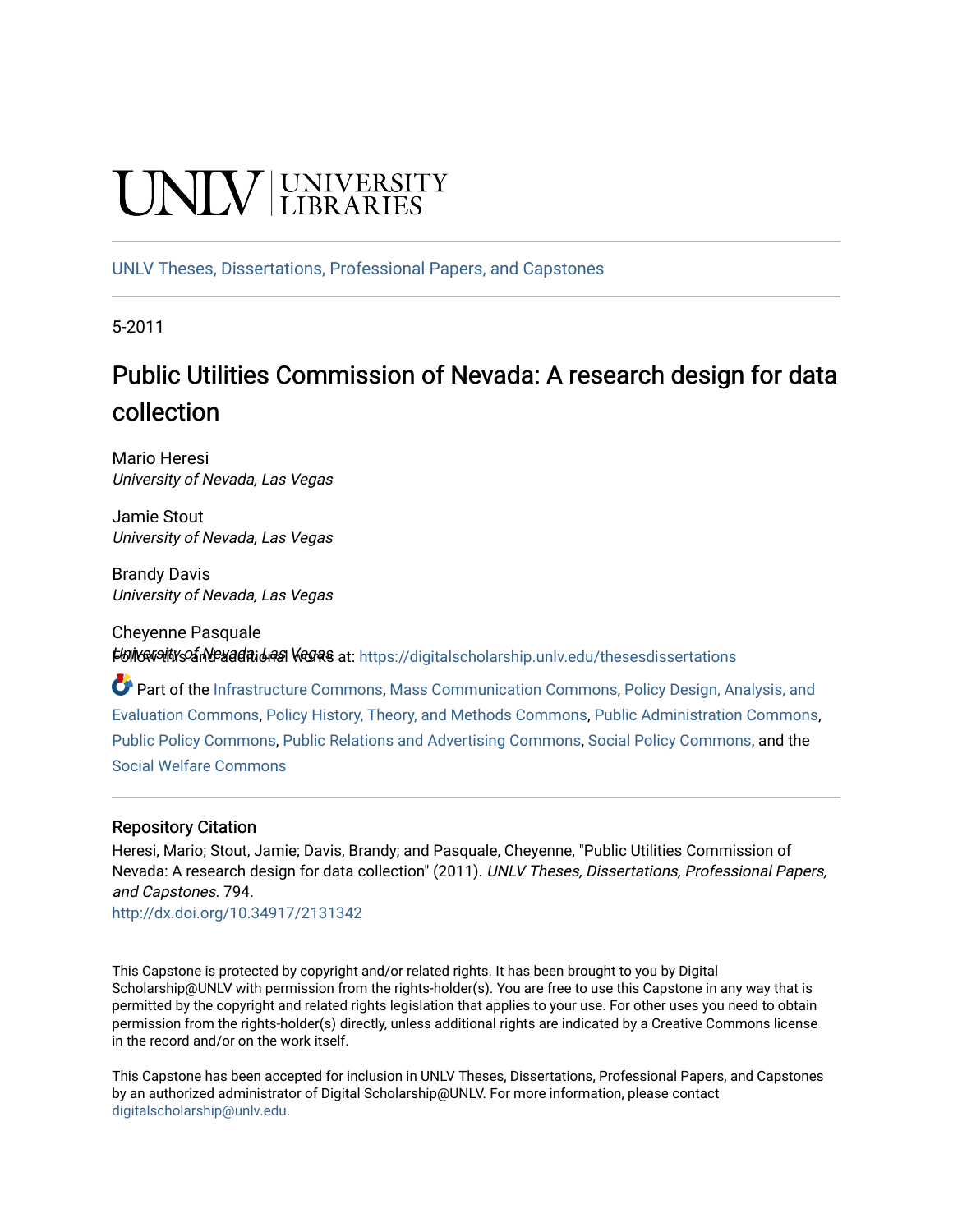RUNNING HEAD: PUCN

# Public Utilities Commission of Nevada

# A research design for data collection

**University of Nevada, Las Vegas Mario Heresi, Jamie Stout, Brandy Davis and Cheyenne Pasquale 5/5/2011**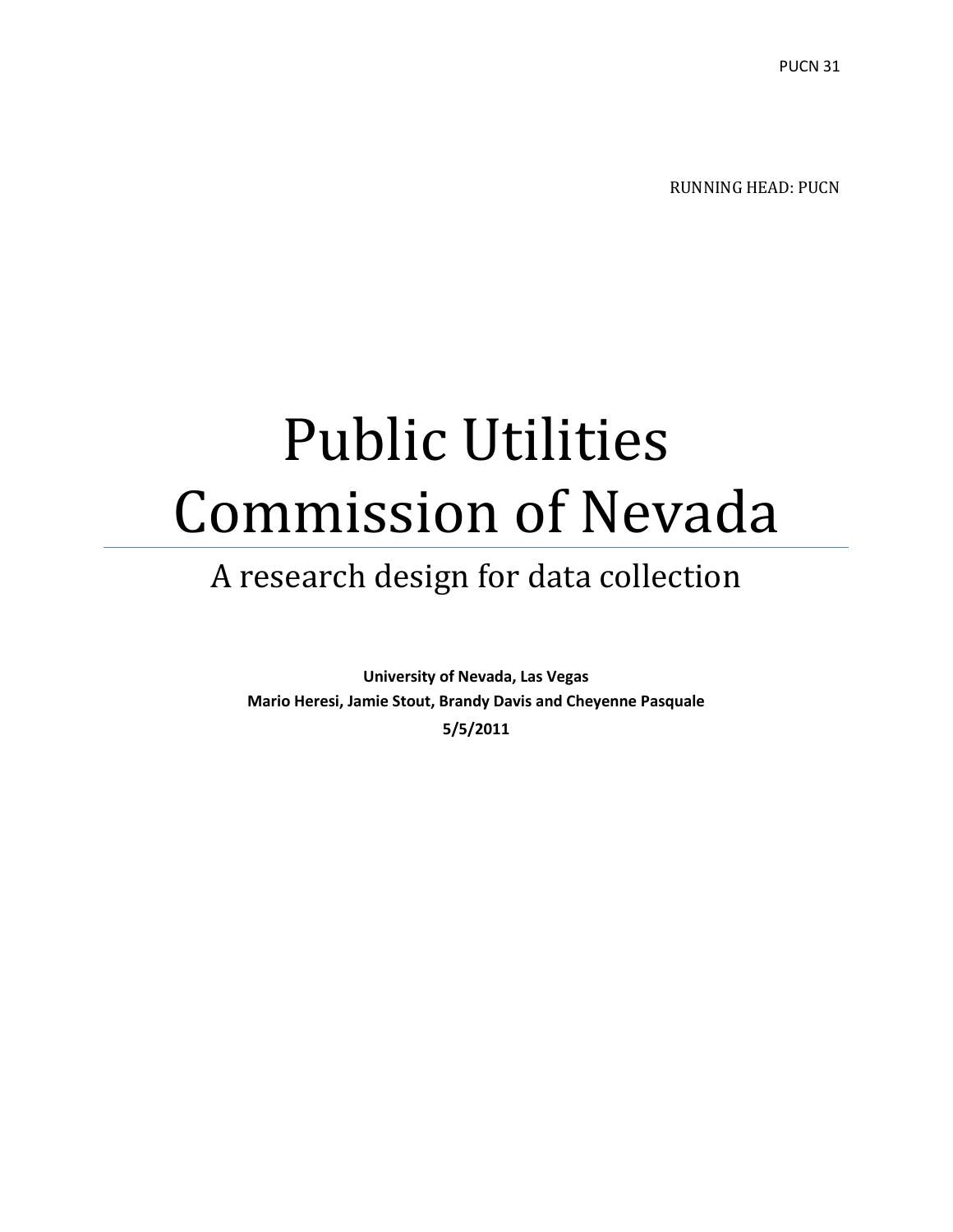# **Table of Contents**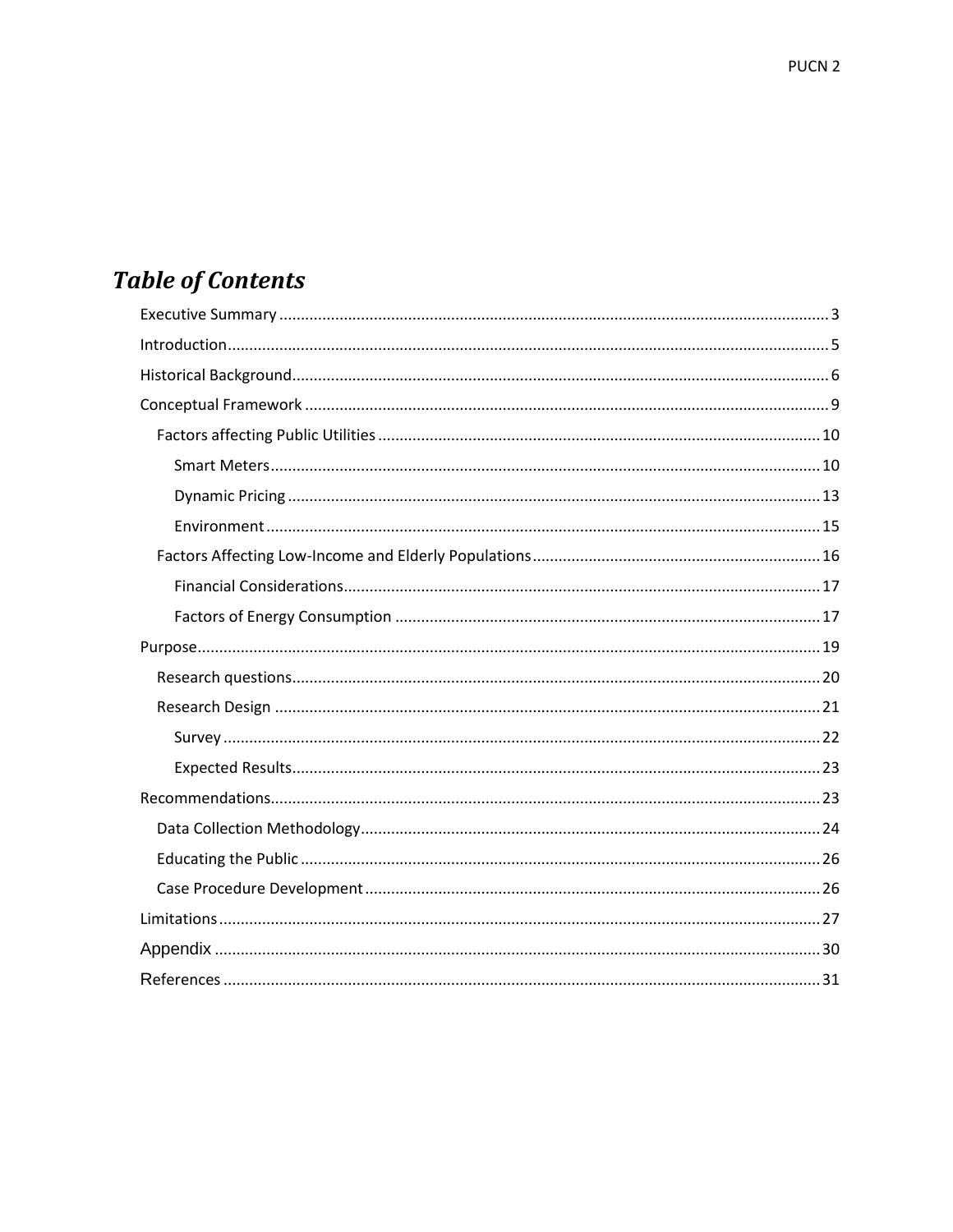## <span id="page-3-0"></span>*Executive Summary*

The Public Utilities Commission of Nevada (PUCN) has struggled to form ways and/or develop a system in which reliable data can be collected to benefit the Commission and its consumers. This type of data is crucial in order to structure factbased opinions and make sound decisions that will affect the public. Since the PUCN does not have the resources or time to develop such a system, the Masters of Public Administration (MPA) group was assigned with creating a system that could potentially be implemented to collect said data. The group developed a research design model, for which an extensive survey was constructed. Although no analysis has yet been performed, the model that was created should serve as a good starting point as well as an excellent tool that will eventually lead to hard data, as well as results that will be beneficial for all parties involved.

With particular emphasis on seniors, and even more so on low-income seniors, the group had to design a survey that could be utilized and performed by either a group of volunteers, or ideally, by another semester's MPA group. Under the supervision and guidance of the PUCN, these surveys would hypothetically be administered to seniors who fit the target population group. Surveys will assist in identifying specific factors and also narrow down issues and themes that are important to the population. Along with addressing these important topics, and perhaps most importantly, the survey and research methods will generate concrete data that the PUCN staff can use to when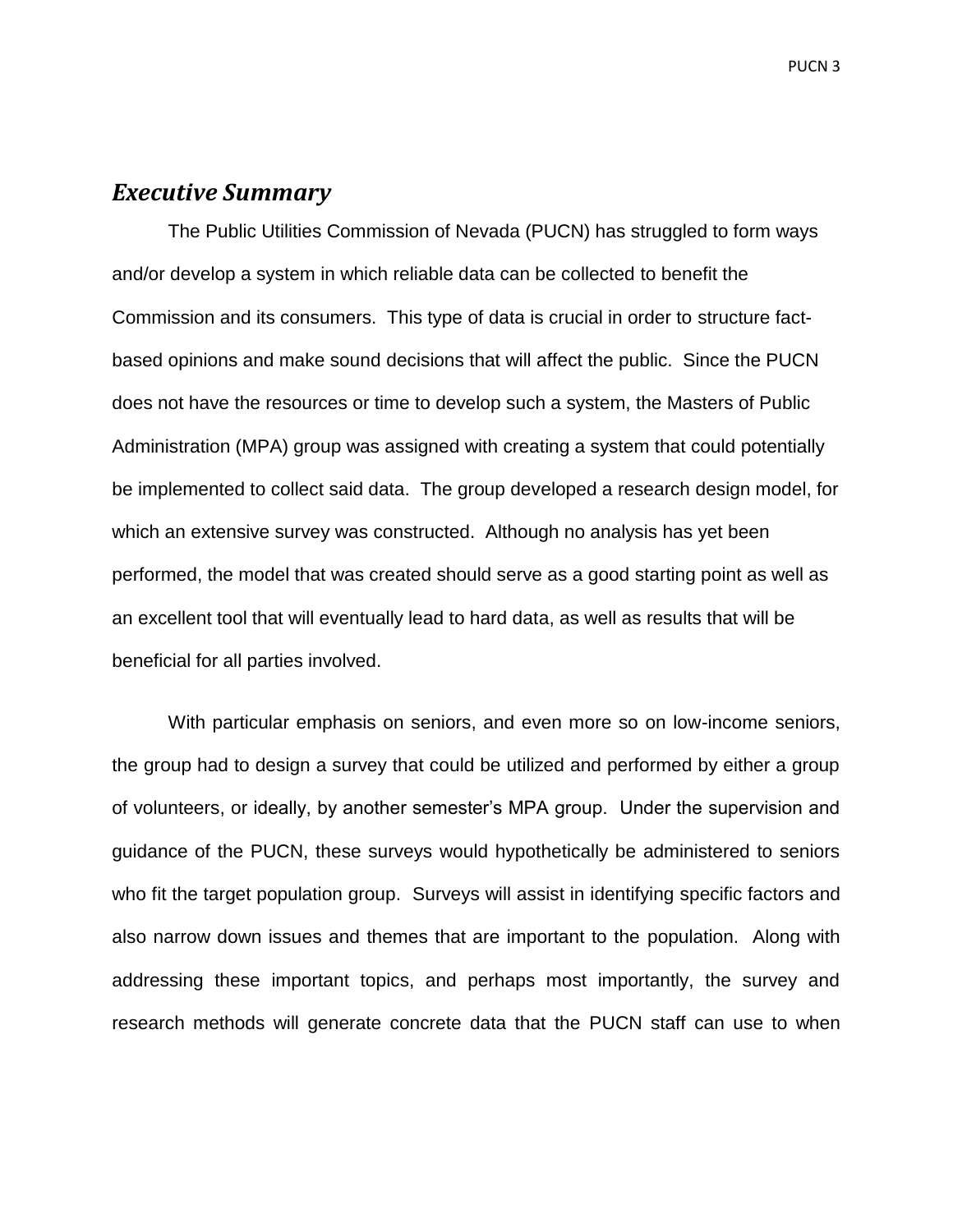making certain determinations.

Along with the survey details and the framework on how to produce the data, a few recommendations were also outlined. One of the recommendations was to offer more literature regarding energy conservation tips. Although it might seem obvious and simple, tips can be very useful for seniors who might otherwise not know about certain aspects of their consumption, which are definitely affecting the amount they are spending. Educating the public is a basic, yet important tool that can be used and should be explored more often by every organization. In a brochure that could be mailed to its recipients, new regulations should be described in a way that a reasonable person could understand them. Often times, people become confused with terminology and/or complicated charts that might be put together.

Additionally, a description of the Consumer Bill of Rights could also be summarized to ensure that people know their rights and know how to exercise them. Lastly, different resources for assistance would also be compiled and given to seniors, in order for them to know where to turn to in time of need.

Finally, the MPA group is recommending the development of a set procedure for PUCN staff to follow when a new case is assigned to the commission. Using an example from Oregon state, the PUCN could develop a policy that will lead to enhanced decision making that is consistent and can withstand criticisms. As energy companies are faced with additional regulations and consumers become more energy smart, rates will continue to be affected and PUCN's roles within our state will be more important.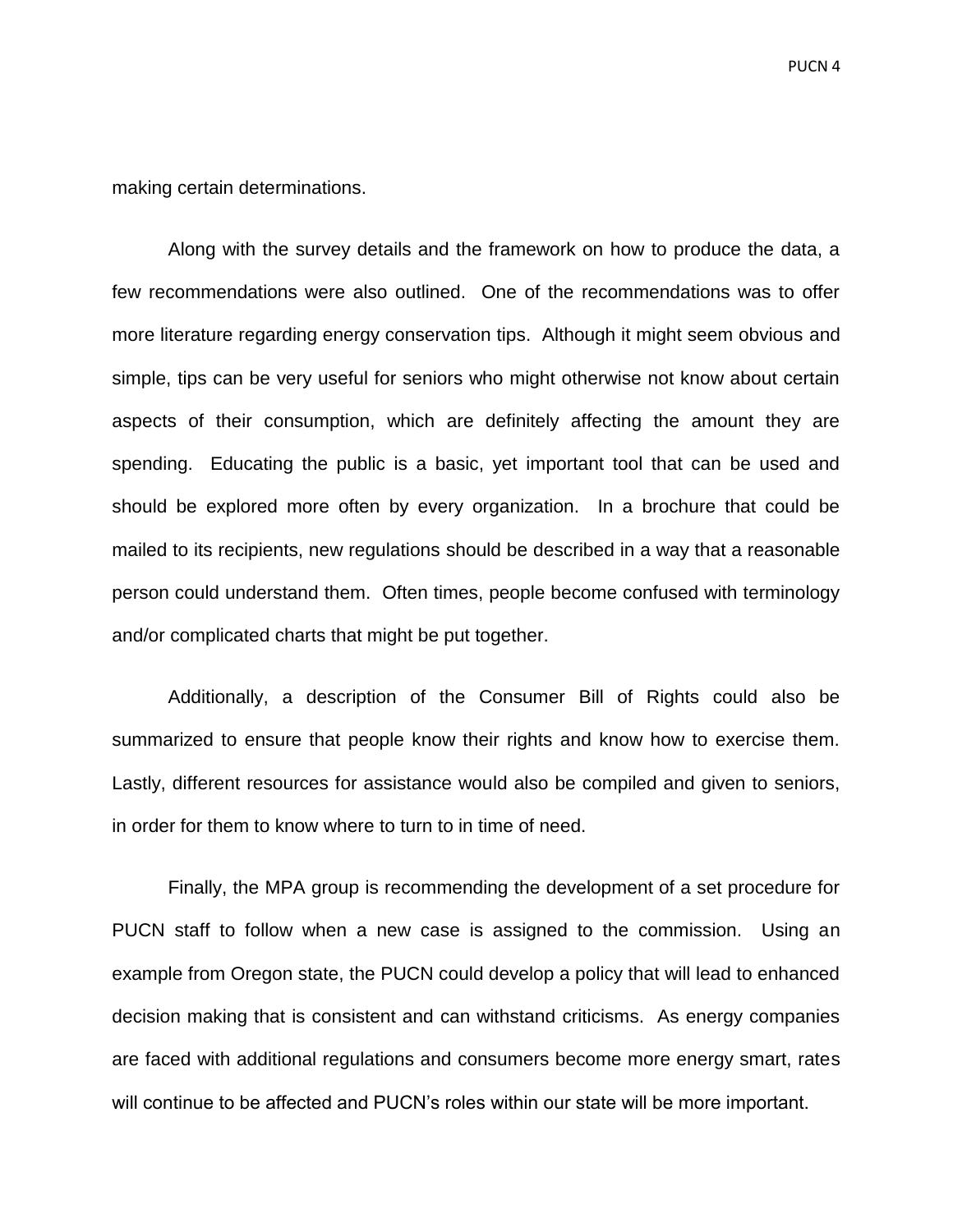# <span id="page-5-0"></span>*Introduction*

The Public Utilities Commission of Nevada (PUCN) established by state law in 1911 is an independent body charged with supervising and regulating the operation and maintenance of all public utilities in Nevada. This includes such organizations as NV Energy and Southwest Gas. In all it regulates nearly 400 gas, electric, telecommunications, water, and wastewater utilities in Nevada, along with gas pipeline and railroad safety issues. With this responsibility, they largely oversee consumer complaints as well as grant rate increases that utilities want to impose. A greater part of their regulation comes from analyzing the effect of various regulations and rate issues on the consumers of public utilities.

The PUCN must find a way of balancing the interests of both customers and utilities. It attempts to do this by providing customers with just and reasonable rates as well as by providing utilities with ample opportunities to earn a fair return on their investments. The PUCN has to deal with customers' complaints and disputes, just like any other regulating body. Currently, there is no set procedure being followed to ensure accuracy in this area. The PUCN has the need to develop a system in which reliable data can be collected for the low-income and elderly population, which would serve as evidence and a reference point for the PUCN staff.

In an attempt to produce sound data, a research design study has been developed, in which a survey is to be administered to the target population. This survey will help determine specific factors that the population feels need to be addressed, as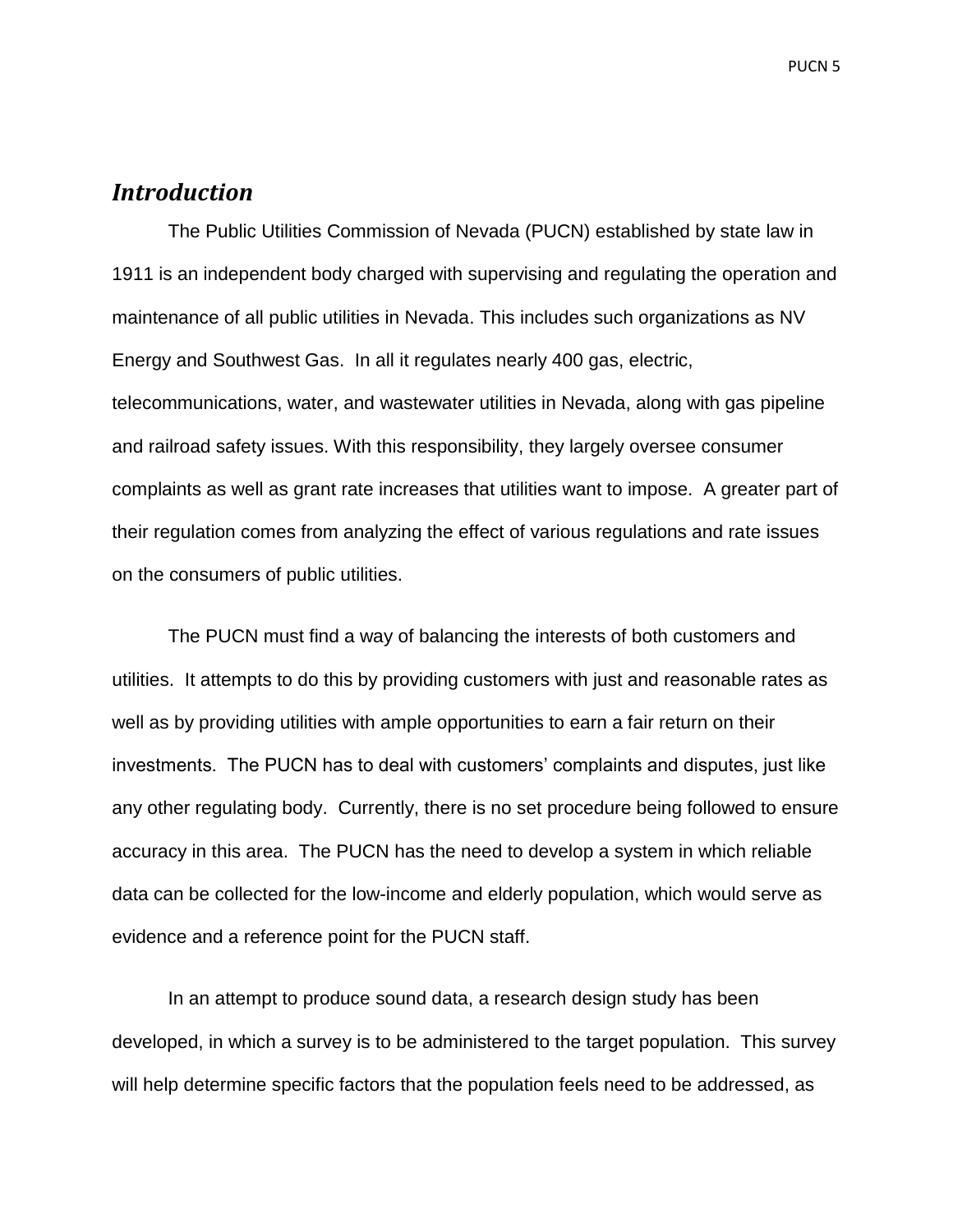well as produce hard data that PUCN staff can refer to. Survey data, a rate matrix for comparison reviews, as well as energy conservation tips, in an attempt to educate the public, are some of the recommendations issued.

### <span id="page-6-0"></span>*Historical Background*

Officially, the Public Utilities Commission of Nevada (PUCN) was established in 1997; however, the regulation of public utilities has been a part of the Nevada infrastructure since 1911. "In 1911 the Nevada Legislature directed that the Railroad Commission serve ex officio as a Public Service Commission. This body was given wide authority to regulate the rates and practices of public utilities, the latter being defined as those businesses producing or furnishing "heat, light, power in any form or by any agency, water for business, manufacturing, agricultural or household use, or sewerage service..." The law specifies that the utilities had "to furnish reasonably adequate service and facilities.‖ The law prohibits rebates and rate discrimination. Until 1997, the Commission existed with this loose definition of responsibility. Although the PUCN is an official force in the energy arena, they continue to learn how to juggle the needs and wants of many constituents. Despite this, they maintain the work of their mission in regulating properly, not in maintaining their political stance. They continue to work to improve their practices to ensure they do what is possible to protect the needs of consumers and utilities alike, while still operating within their given jurisdiction.

As a result of this delicate balancing, concerns have arisen in response to the commission. One serious matter was the perception of the Commission, and that is that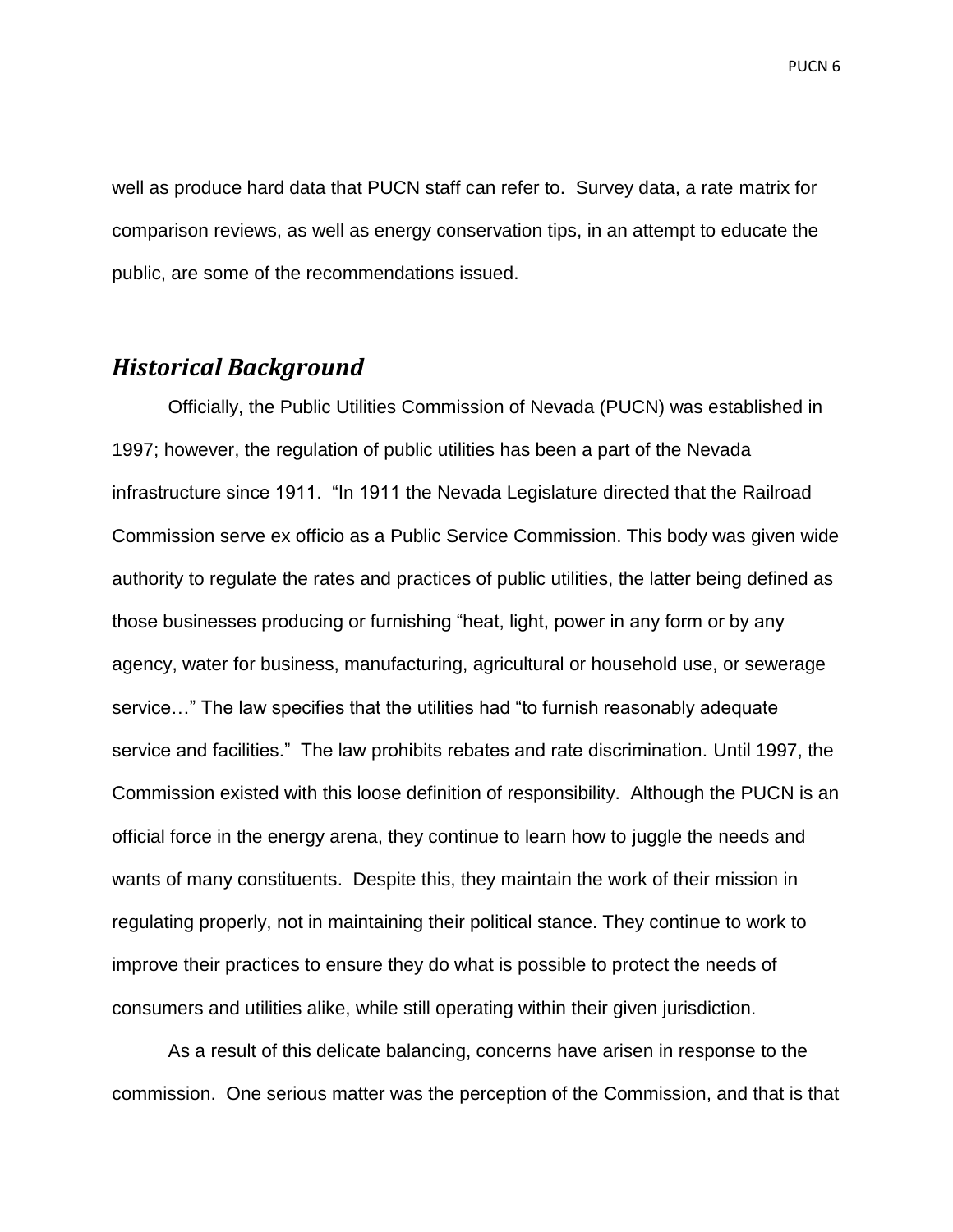it is more responsive to the large utilities than to the public. As a result, the PUCN had to take steps to clearly define what its purpose is. This definition has changed throughout its history (even prior to the official forming of the commission in 1997). Historically, the stated mission of the PUCN has changed little.

- **1988** The Commission stated that its goal was to 'ensure that Nevadans' receive safe, dependable, and reliable utility service at a fair cost.'
- **1994**-amended to include wording related to ensuring utilities getting a fair return on investment.
- Today- the stated mission of PUCN is to "Supervise and regulate the operation and maintenance of utility services in Nevada‖ (PUCN Website, 5 May 2011)

The PUCN carries out this mission through a variety of efforts. Generally, utilities are regulated to guarantee fair rates and satisfactory service is provided. It is the Division of Consumer Relations that was established by law to hear and resolve complaints (Public Service Commission). Then there is the Energy management division that was made responsible for "energy demand and supply alternatives" (Public Service Commission). There was a need for regulation in each state, in order for harmonious democracy to exist, in order to "prohibit unfair practices", deal with ―grievances‖ and address the general issues with the utilities that are in Nevada. Additionally, the PUCN makes the utilities liable for risks, accidents and mistakes on their part, ensures rates are "reasonable and just" and conducts investigations as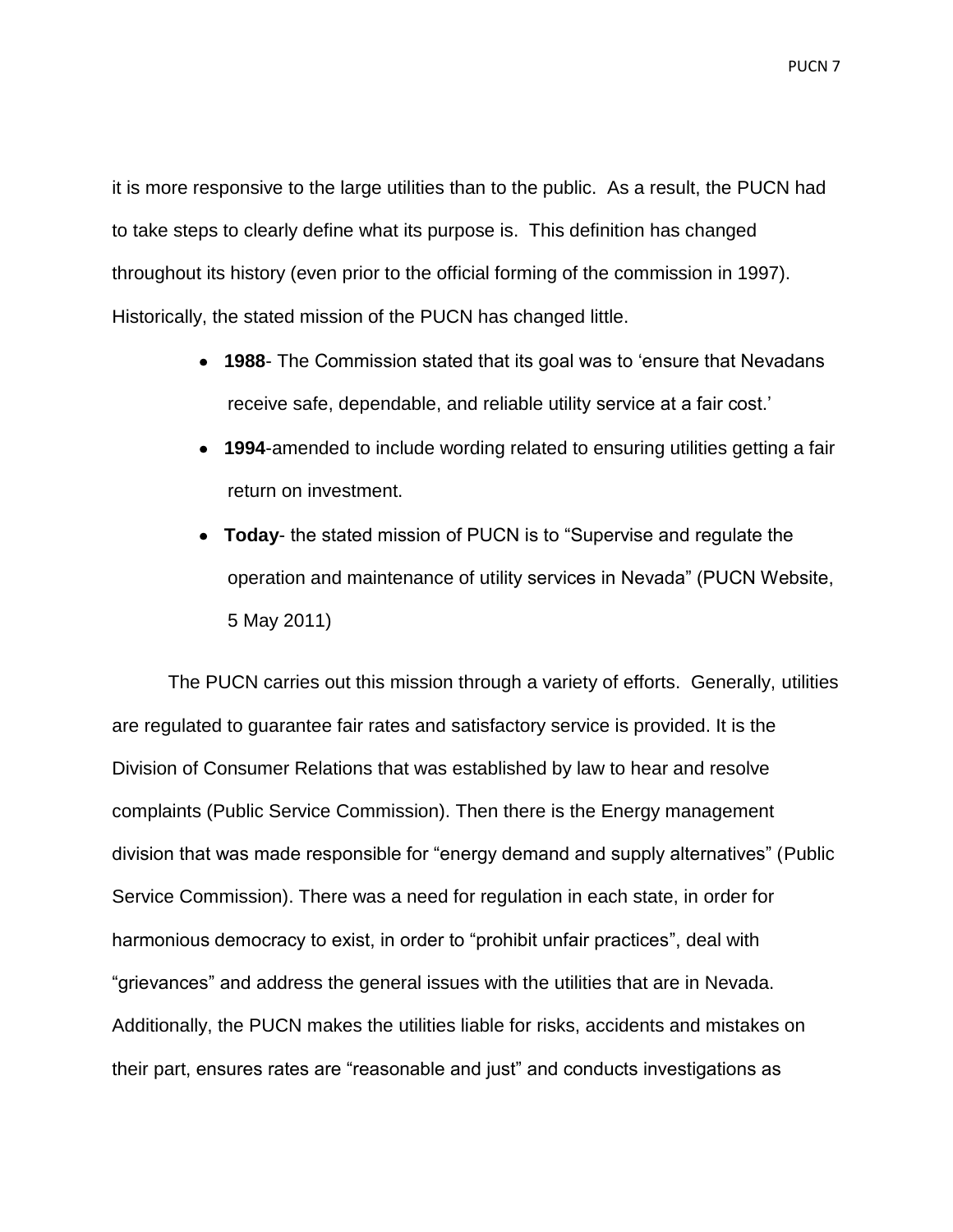necessary. Ultimately PUCN, like any other commission, exists to serve the best interest of the public, which does include the utility companies and how their business relates to the consumers in Nevada.

Of primary concern for the PUCN, are "reasonable and just" rates. Historically, the Commission considers two factors when reviewing rate adjustments. First, what is the lowest reasonable rate; and secondly, will the utility maintain financial stability. In rate decisions, there is a process that is followed by the commission: formal investigation, consumer sessions, and the formal commission hearing.

To further assist in carrying out its mission, PUCN has established a Consumer Bill of Rights "... designed to obtain utility services and to keep those services on." The Bill of Rights recognizes that utilities provide vital services which must be made available to all. See exhibit 1.

|            | The Consumer Bill of Rights:                                                           |
|------------|----------------------------------------------------------------------------------------|
|            | $\blacklozenge$ Eliminates deposits unless the customer has poor<br>credit history.    |
|            | $\blacklozenge$ Limits the size of the deposit and allows for<br>installment payments. |
|            | ♦ Requires utilities to offer a "budget billing"10<br>program.                         |
|            | ◆ Requires payment plans for needy customers.                                          |
|            | ♦ Offers special protection for the elderly and<br>handicapped.                        |
|            | $\blacklozenge$ Postpones service termination when health is at risk.                  |
| Exhibit 1. | ♦ Provides third-party notice prior to service<br>termination.                         |
|            | $\triangle$ Allows customers to apply for service via phone or<br>mail.                |
|            |                                                                                        |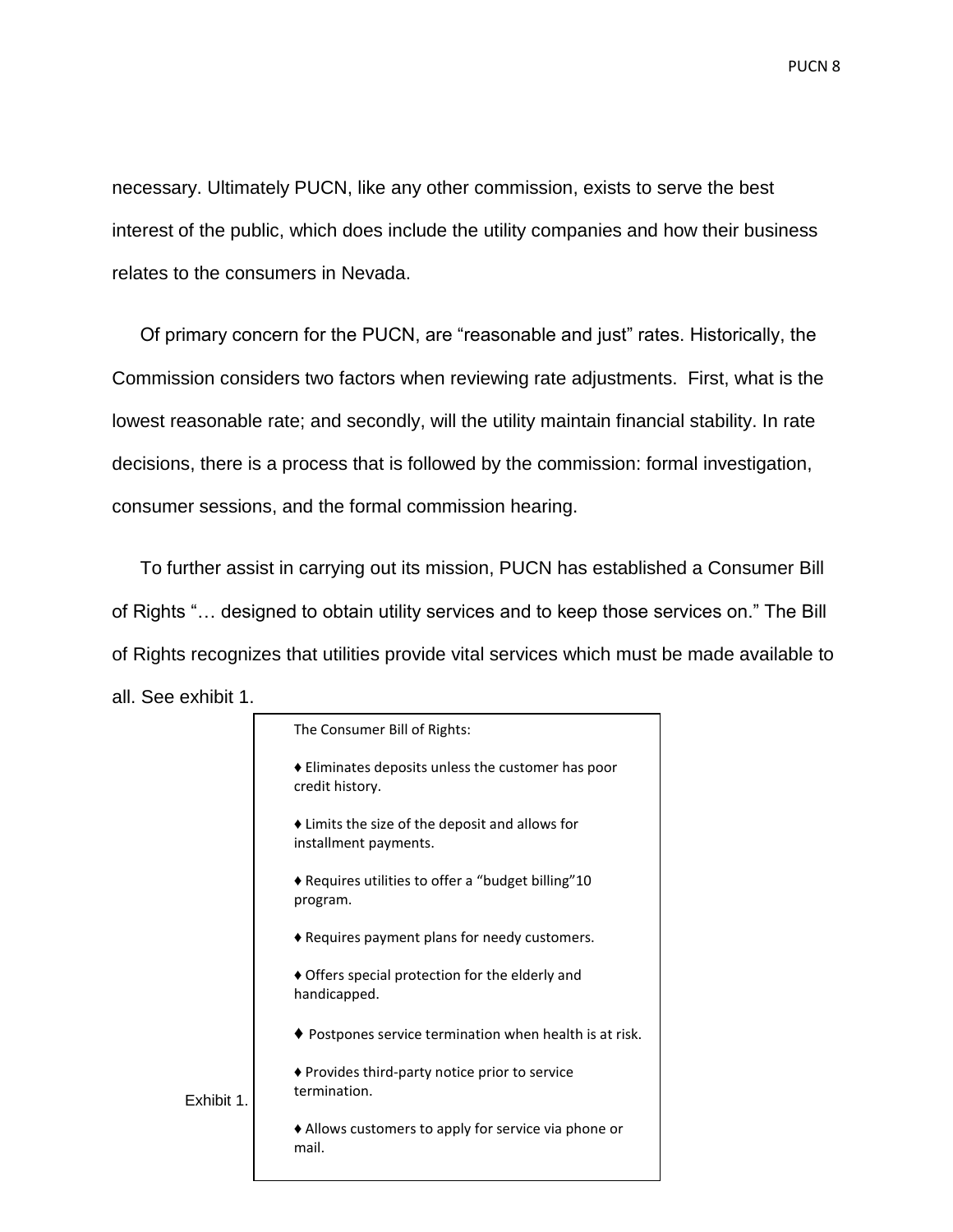The PUCN is the locus of oversight responsibilities for regulated Nevada utilities. The agency has both investigative and enforcement powers. PUCN responsibilities for the UEC include collections, refunds in accordance with legislative provisions, and investigation and enforcement of collections matters as necessary. Because collections have proceeded smoothly, there has been no need for the PUCN to exercise its investigative or enforcement powers through the close of SFY 2010 (Peach et. Al, 2011). The motivating idea has been a belief among some public policymakers that market forces are more efficient than governmental regulation in securing lower prices and fostering innovative new technologies (Public Utilities and Energy).

The authority of these entities may overlap and lines of demarcation between them may become blurred. Electric utilities are one of the most important types of public utility. They have traditionally been highly regulated but, in recent decades, have experienced varying degrees of deregulation (Public Utilities and Energy).

# <span id="page-9-0"></span>*Conceptual Framework*

The Public Utilities Commission of Nevada (PUCN) must balance the needs of consumers with the needs of the public utilities which it regulates. This task is difficult at best due to the various factors that affect each. In particular, utilities are seeing increased demand for lower rates and "green" practices, meanwhile, consumers, particularly low-income and elderly populations have significant burdens that are only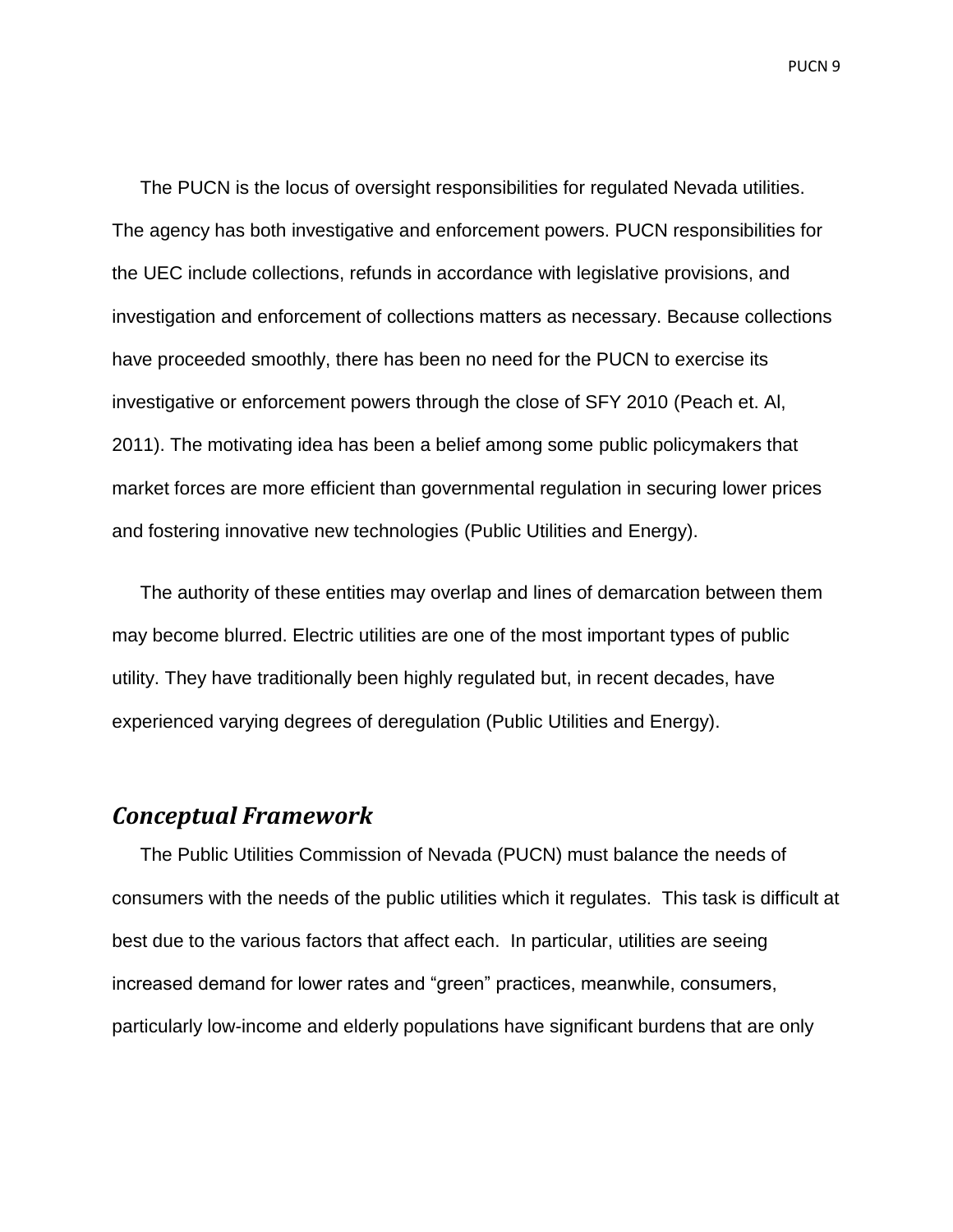increased as energy rates are increased. To better understand the position of the PUCN, we explored a few of these factors.

#### <span id="page-10-0"></span>*Factors affecting Public Utilities*

A large part of the "business" of the PUCN involves requests by utilities to increase rates. In these instances, the PUCN has the authority to grant or deny rate increases through a formal hearing process; however these cases are also analyzed by the Bureau of Consumer Protection. While rate adjustments are necessary for utility companies to recoup monies invested, they also should not harm the consumer by placing undue hardship. Public utilities are faced with demands of utilizing "green" technology and improving service to consumers. In particular in Nevada, a new Advance Service Delivery program, Dynamic Pricing and Environmental regulations are affecting rates for consumers.

#### <span id="page-10-1"></span>*Smart Meters*

In 2010, NV Energy began the Advanced Service Delivery system with rollout of ―Smart meters‖. These meters are being placed in 10,000 homes in the Las Vegas market as a trial, although it is expected these new meters will replace all meters in Nevada in the near future. Smart meters are a benefit to the utility companies because they do not require manual readings, allow instantaneous connect/disconnects, and allow real-time usage data. NV Energy estimates they will save \$35 million annually in operational costs – savings, which will be passed to consumers.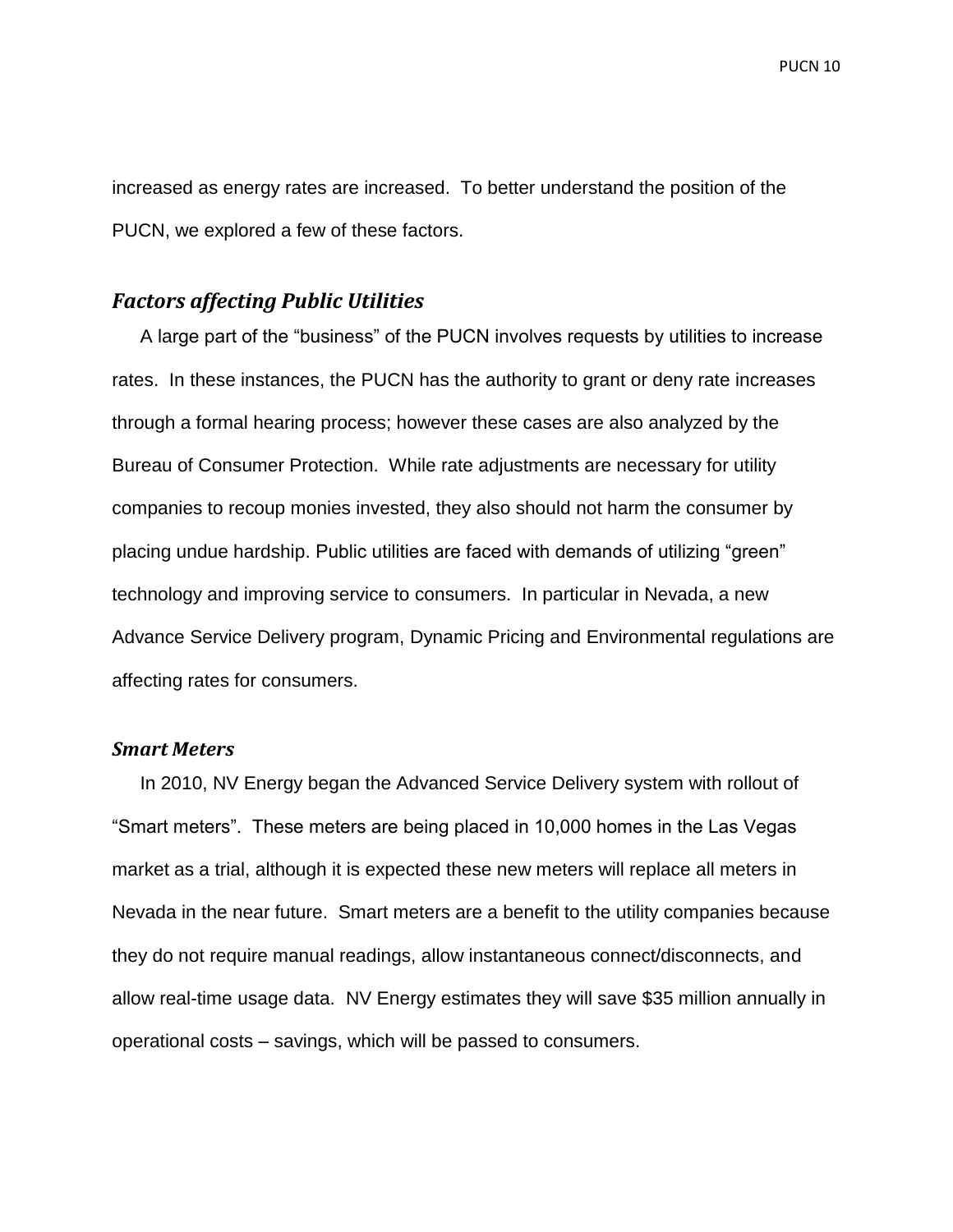Smart meters, around the country and around the globe are in use with mixed results. Questions regarding Smart meters include:

1. Whether the technology is mature and reliable.

2. Whether consumers will "buy in" (although they don't really have a choice).

3. Whether NV energy has crafted effective consumer pricing and cyber security protections.

4. Whether remote disconnects will threaten consumer health and safety.

5. The disconnect rate—currently set as more than \$50 owing and 30 days past due—and its affect on the Consumer Bill of Rights.

6. Whether the Smart Meters and related programs erode consumer protections.

- 7. The initiative's costs and budget risks
- 8. Health and safety risks that have been associated with the meters' installation

Of primary concern is the reported substantial increase in utility rates in many markets. Consequently, these increases have led to questioning of the meters' accuracy, although utilities will argue they give consumers increased control over their energy usage. The Public Utilities Commission in Texas commissioned an independent study conducted by Navigant Consulting. The findings were released in a lengthy report on July 30, 2010. The study found that 99.96% of the meters were accurate (Carson,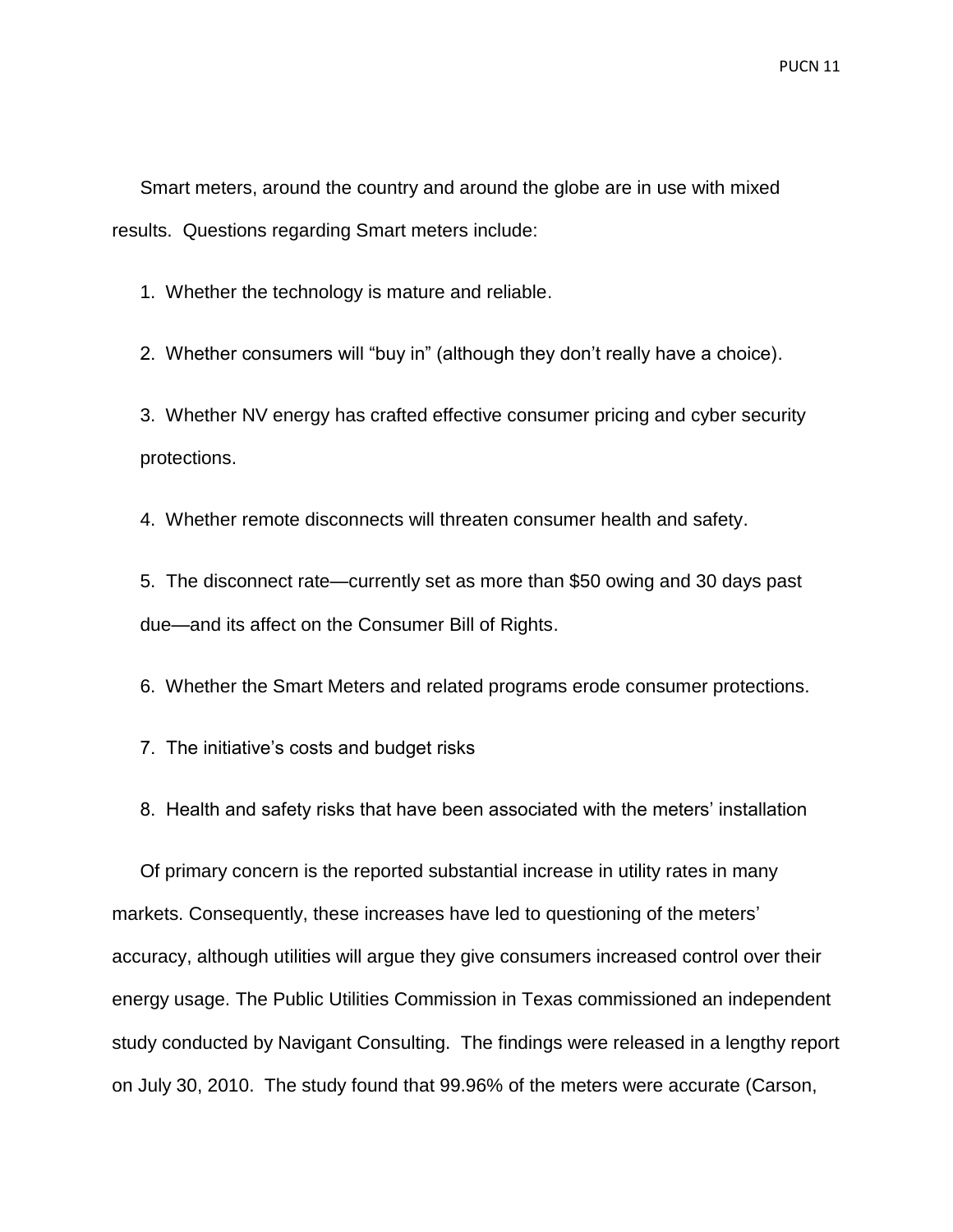2010). The study examined both the meters themselves and the infrastructure involved. Meters found to be running too fast were traced to faulty soldering in circuit boards. A failed current transformer was responsible for meters running too slow. Navigant recommended that the meters be aggressively monitored, that the utilities keep detailed records on hardware and firmware, and that root cause analysis be conducted on any meters with potential problems. Problem meters were replaced in that market (Navigant, 2010). Last winter, where utility bills doubled and tripled in Killeen, Texas, Oncor blamed the unusual weather patterns on increases (Persinger, 2010).

Safety concerns also exist with the use of Smart meters. In many markets, electrical problems have caused Smart meters to be linked to several fires. The RFI emitted can conflict with ground fault circuit interrupters and arc fault circuit interrupters according to PG&E reports, and there have been a few explosions reported (Smart Meters Fires).

Health related concerns have halted the installation of Smart meters in some parts of California. Electromagnetic waves have been linked to sleep disorders, irritability, headaches, anxiety, memory loss, nausea, DNA breaks, abnormal cell growth, cancer, premature aging, depression, suicide, cardiovascular issues, and reproductive problems, among other health problems. The FCC does not require that the absorption rate to the body be measured because the meters are more than 20 centimeters away from the body (Kahn, 2011).

Despite these concerns, benefits of Smart meters still appear to outweigh the risks. They provide consumers greater access to detailed information regarding power usage,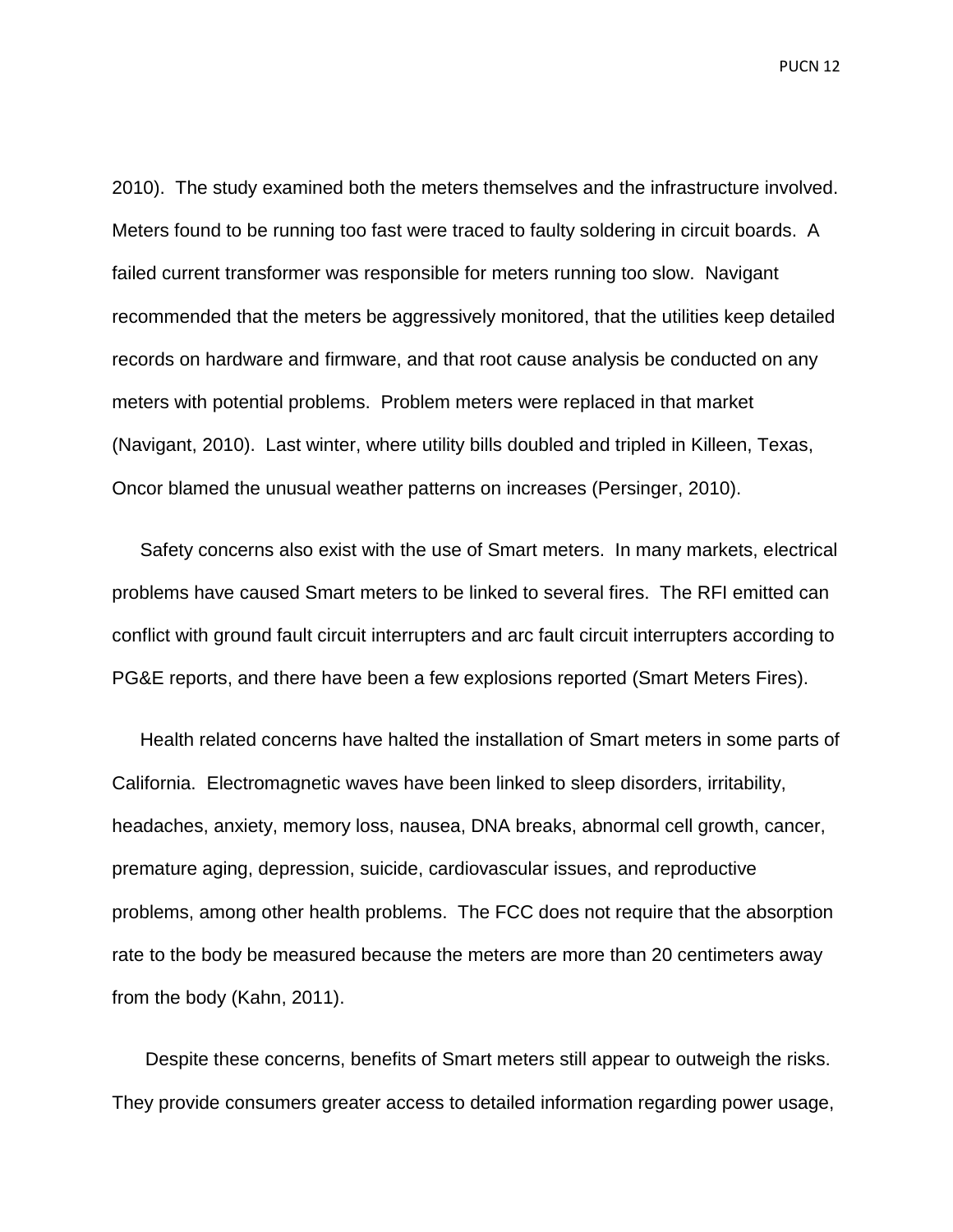using in-home displays that provide real time information and can allow consumers to adjust activities that cause surges in power during critical times. The information is easily accessible, and some companies even provide automatic alerts when usage exceeds a predetermined limit. Self service allows for faster connections and disconnections of service, as well as faster service restoration and outage detection (NV Energy). Additionally, the new meters allow for new types of pricing structures which reportedly can save consumers on their utilities.

#### <span id="page-13-0"></span>*Dynamic Pricing*

Dynamic pricing gives consumers more control over their utility bill by providing price signals for consumers to adjust usage during peak times. The goal is to reduce the peak demand and lower power generation costs (Brattle, 2009). There are several options currently being explored in Nevada.

- **Real-time pricing** is a form of dynamic pricing in which consumers pay prices that are linked to wholesale prices and are updated hourly or subhourly. This is the most pure form, but also the hardest to predict. Georgia has used real time pricing with their largest consumers successfully. For smaller residential and commercial consumers, it is not considered appropriate (Brattle, 2009).
- **Critical Peak Pricing (CPP) and Peak Time Rebates** (PTR) rates are based on the most critical 100-200 hours per year. With PTR, a baseline is established and consumers must try to stay below the baseline in order to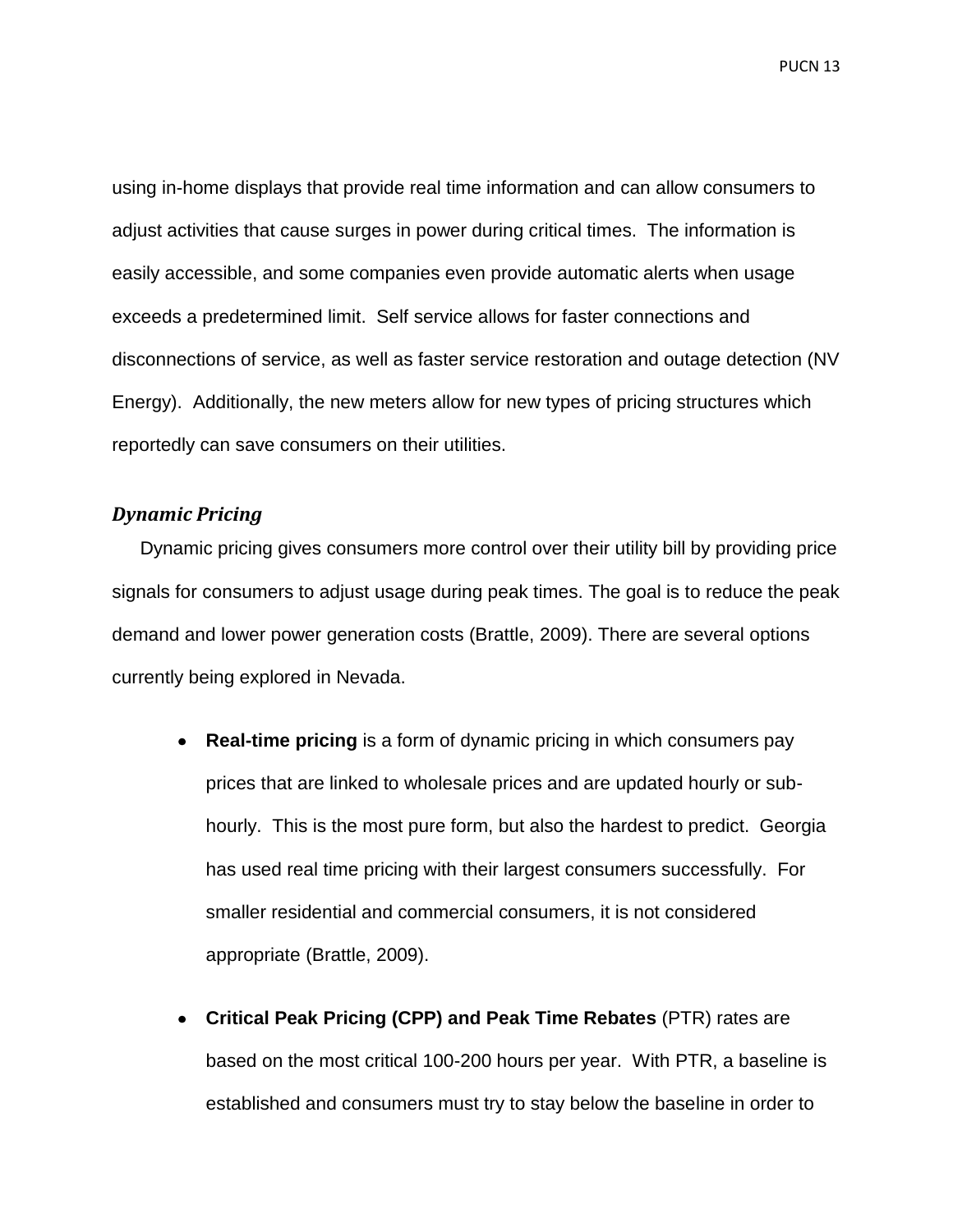receive the rebate. After this critical time has passed CPP markets give a lower rate for the remainder of the year, based on cost, while PTR markets' consumers receive a rebate for each kWh that they reduce during the baseline for CPP hours. Those who do not reduce power usage end up paying the rebates for those that do (Brattle, 2009). These methods attempt to convey the true cost of power generation, but are the least popular.

**Time of Use pricing** (TOU), the most common form of dynamic pricing, bases prices on fixed rates during "peak" and "off peak" times. Peak times are generally the hottest times of the day during the hottest months of the year (Brattle, 2009). An added benefit of TOU pricing is it is not market based, consequently, many do not consider this a "true" dynamic pricing option (Owens). Although, Brattle argues "TOU rates do help lower peak loads, reduce the need for peaking capacity, and encourage the installation of devices such as thermal energy storage which would yield permanent changes in load shapes‖ (Brattle, 2010).

Dynamic pricing works to alleviate risk assumed by utility companies which in turn translates to lower rates. Under flat rates (the most widely used pricing structure currently) utility companies assume all the risk associated with a volatile wholesale market. This is more expensive to consumers, as utility companies must charge a premium to defer some of this risk. With dynamic pricing (aka real-time pricing), all of the risk of the market falls to the consumer. Arguably, if consumers are shouldering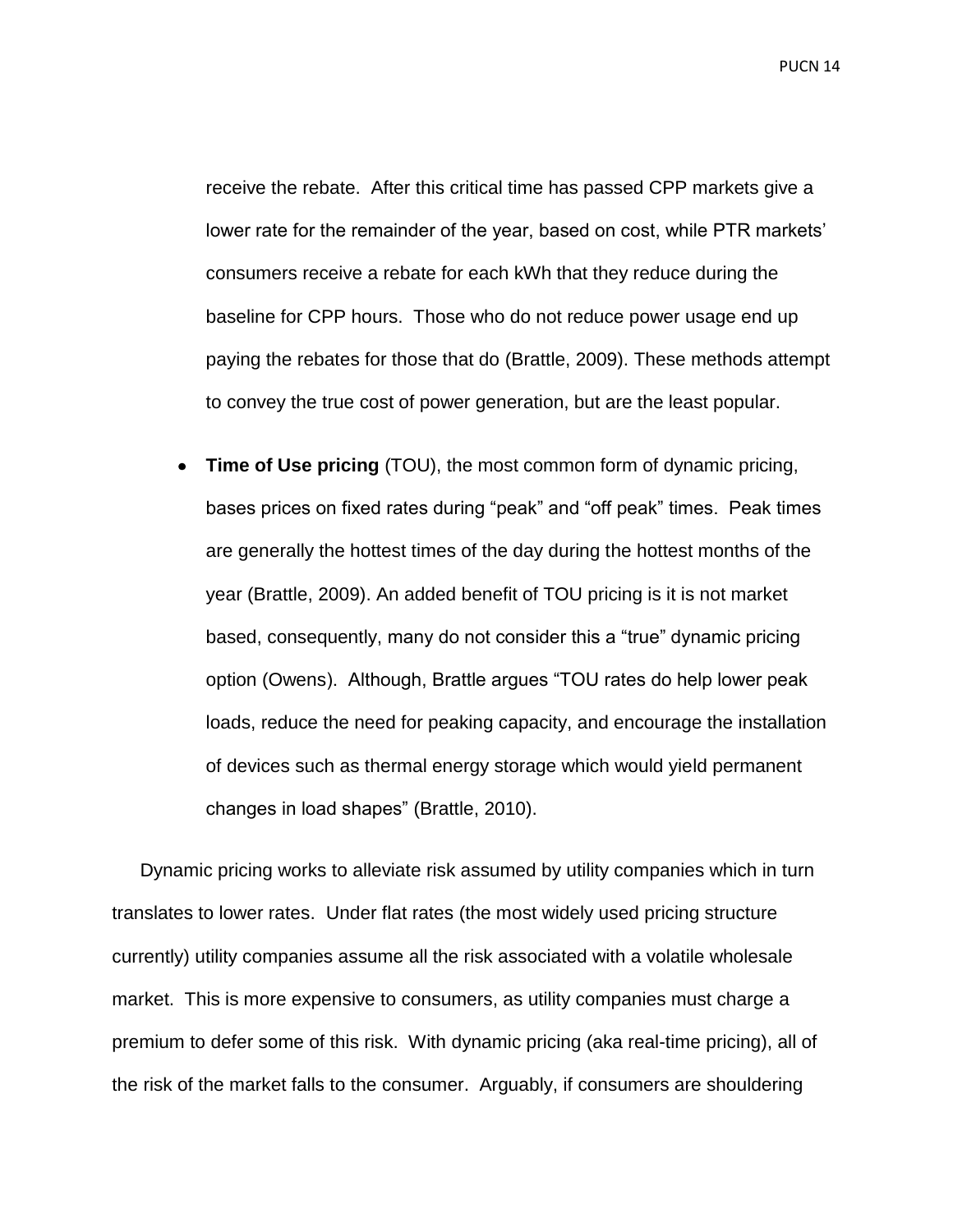more of the risk associated with the market and are more aware of their energy usage, the per-unit rates will decrease and thus decrease total energy costs to them.

#### <span id="page-15-0"></span>*Environment*

In 2001, the state legislature passed a renewable energy law requiring NV Energy increase renewable energy generation from 12% in 2010 to 15% in 2012 and to 25% by 2025. This will require many changes to infrastructure and will certainly impact pricing. The cost of "greener" power ranges between 8.6 cents to 13.5 cents per kWh, versus 4 cents average kWh for natural gas generation. NV Energy currently has contracts in place with several companies that operate geothermal projects including solar, geothermal, and photovoltaic power plants, as well as wind farms. The increased cost has raised concerns that this will negatively impact consumers' utility bills. Advocates argue the cost is minimal and the benefits far exceed the costs. Currently, NV Energy only buys a portion of renewable energy it is offered in order to keep costs down but still comply with the 2001 renewable energy law. Clark County Commissioner Chris Guinchigliani is quoted as responding "Even if it takes a little cost to get things started, down the road it's the best thing for the environment," (Robinson, 2010). She additionally argues "It also lets us do something with economic diversification and job growth, and it can make us a leader in another way besides entertainment" (Robinson, 2010). She further argues many residential taxpayers and consumer groups benefit from subsidies that keep their bills artificially low so they don't see the true cost of fossil fuel. Giunchigliani furthers her argument in favor of renewable energy by citing the environmental costs of extracting and burning fossil fuels such as coal. Her argument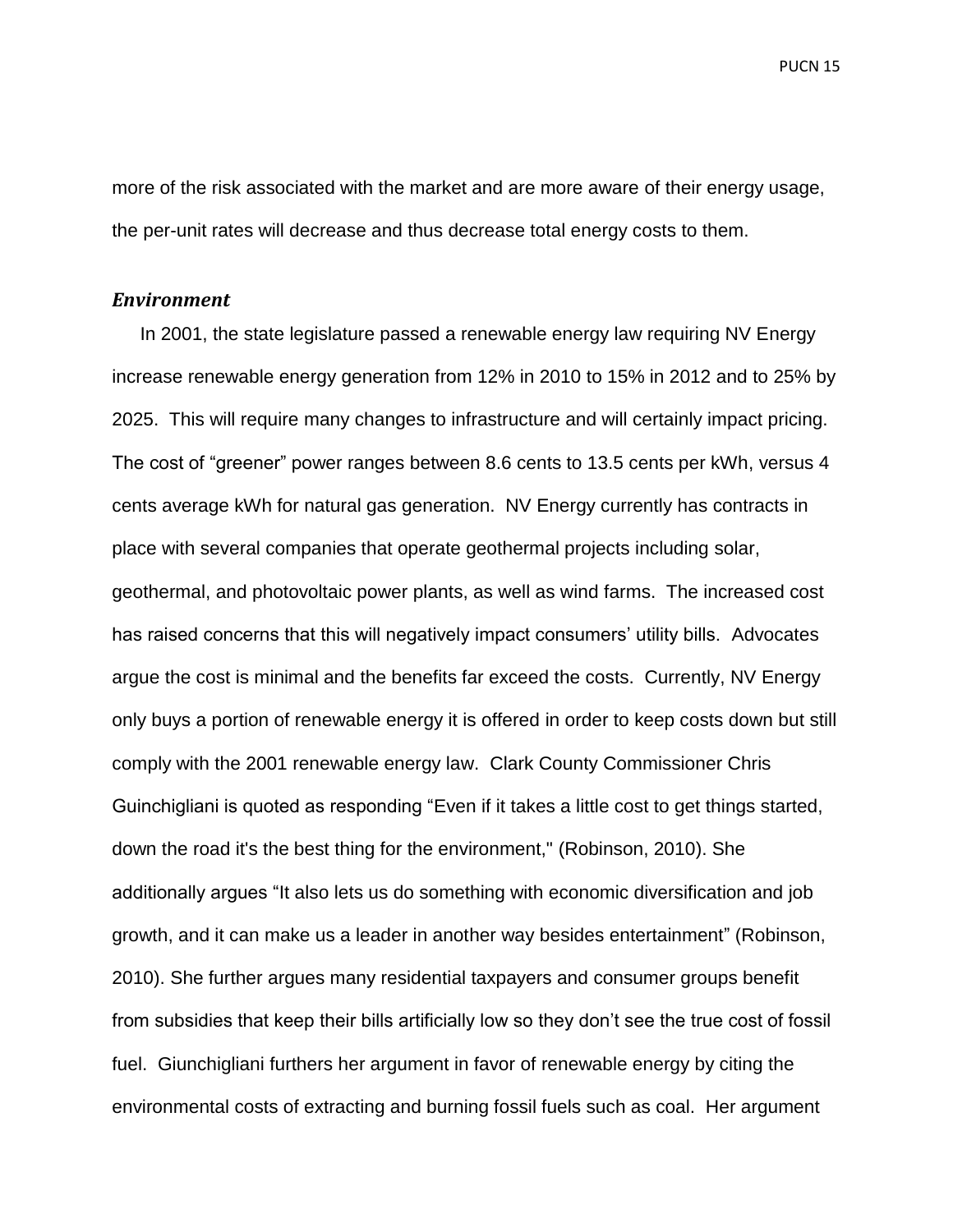for renewable energy lies in the premise of creating a win-win situation for everyone through the compromising of both utilities and consumers.

Another aspect of the environmental factors affecting utility companies is Feed-in Tariffs (FIT). Associated with clean energy, these tariffs have been successful in other countries, and recently went before Nevada Legislation. The anticipated costs, they determined, are minimal with respect to the benefits. With FIT, solar panels could be installed and property owners may benefit not only from the electricity that is created onsite, but in selling the excess to NV Energy. These programs have generally worked well in Europe. In Germany, more than 250,000 jobs were created at a minimal cost (less than \$4.00 per utility bill) (Senate, 2011). Rebecca Wagner of the PUCN noted that although there are costs associated with renewable energy, renewable energy is not the "driving cause of high energy rates in Nevada."

#### <span id="page-16-0"></span>*Factors Affecting Low-Income and Elderly Populations*

The PUCN is primarily considered with gathering data as it relates to the target population, defined as low-income and elderly. For the purposes of this project, we defined elderly as a person age 60 or older. Additionally, low-income is defined using the current low-income classifications set by the State of Nevada Aging and Disability Services Division, which is anyone living at or below 150% of the federal poverty level (Appendix 1). In looking at this target population, financial considerations, energy consumption and assistance available are all factors that affect them.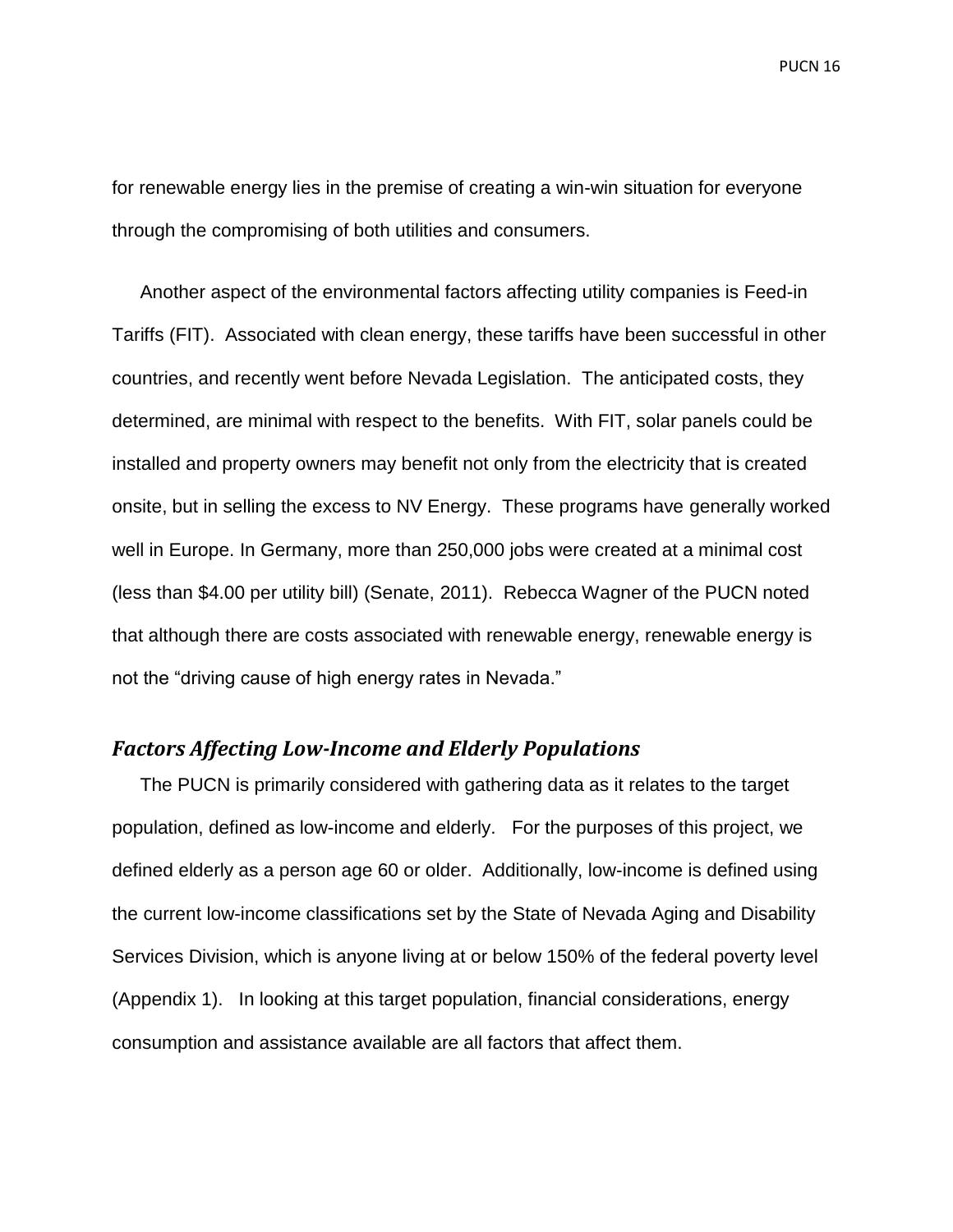#### <span id="page-17-0"></span>*Financial Considerations*

The elderly are facing increasing challenges as life expectancy increases and social security benefits decrease. In fact, according to the National Council on Aging, 20% of all seniors live at less than 150% of federal poverty level, currently \$16, 245/year (NCOA, 2011). In addition, only 1.7% of seniors who are eligible for public benefits are enrolled in such benefits and over 1/3 of senior households have no money left over after all essential expenses are paid. Some additional financial considerations of this target population include:

- 28% of all mortgage delinquencies and foreclosures are Americans aged 50 or older.
- 17% of elderly households are food insecure and,
- Health expenses typically consume 15% or more of their income.

With these tough economic circumstances, seniors, particularly low-income seniors, must make tough choices when looking at their monthly expenses. Often, when one essential expense (such as utility costs) increases, they will decrease the amount of money allocated to items such as food or healthcare in order to compensate.

#### <span id="page-17-1"></span>*Factors of Energy Consumption*

Low income consumers typically have flatter energy load profiles than average consumers; however, they have limited ability to shift their load during the peak hours (Brattle, 2010). Some studies have shown dynamic pricing to be harmful to low income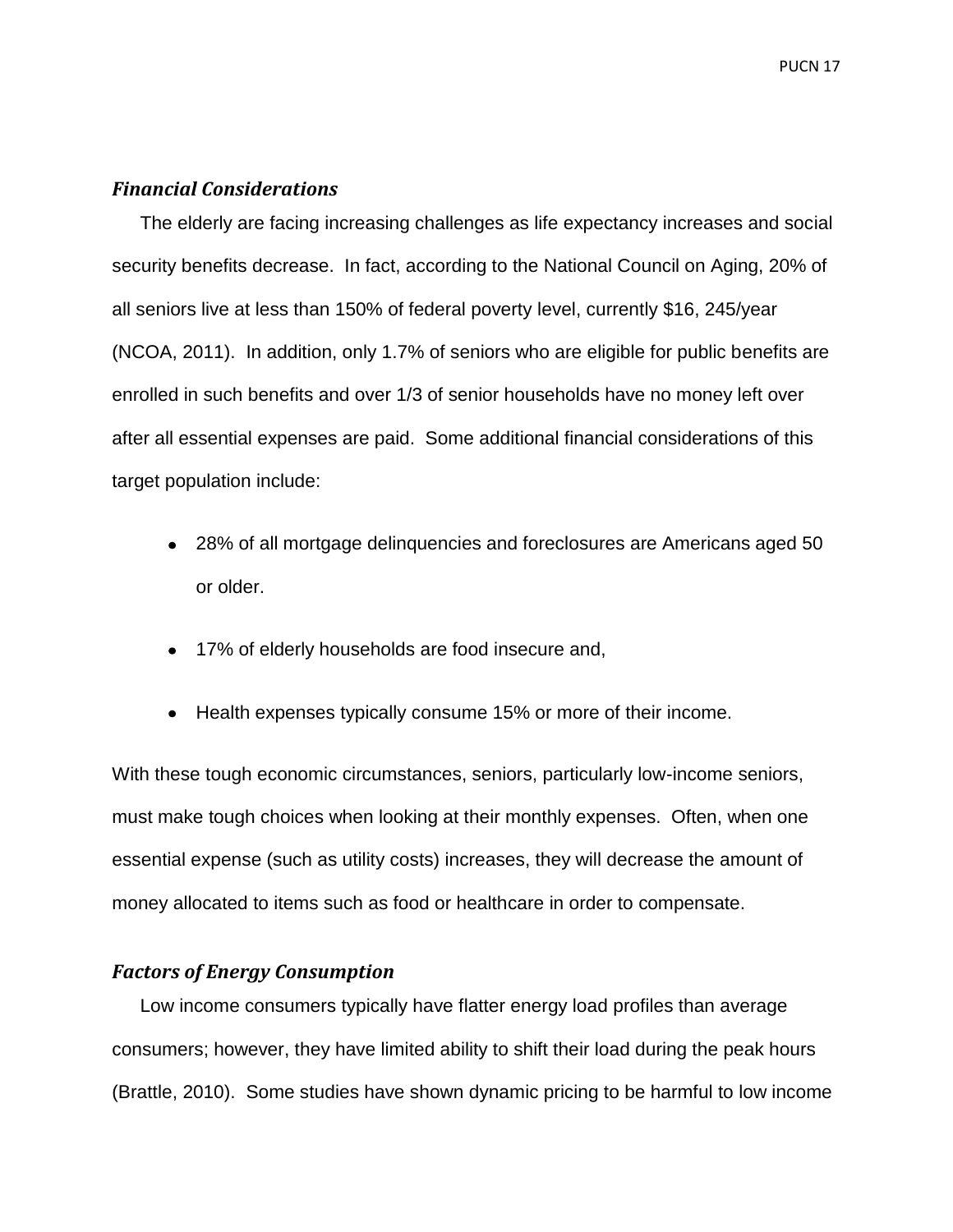consumers. Empirical evidence from five studies shows that low income consumers can still benefit from dynamic pricing structures, even without shifting their load profiles. In one study, low-income consumers were actually twice as responsive to higher prices as their counterparts (Owens). Low income consumers actually do shift energy use in response to price signals.

Studies have indicated that low-income consumers were able to reduce their utility bills with dynamic pricing plans and 65% of low-income consumers saw benefits immediately with CPP rates (Brattle, 2010). However, if we further study the energy usage of not just low-income households, but elderly households, will this data be supported? Elderly consumers are more likely to have medical equipment and decreased ability to maintain their appliances. No studies have been conducted to examine the factors of energy consumption of the elderly population. While some similarities can be compared between a non-elderly low income household and an elderly low income household, more research is needed to know what factors might further affect the elderly household from benefiting from dynamic pricing.

The Brattle Group also quoted the results of a similar pricing study conducted by BG&E that concluded:

> "While there is mixed evidence on the magnitude of the responsiveness of low income customers relative to other customers, there is strong evidence across these five programs that low income customers do respond to dynamic rates and, in many cases, that response is a load reduction above 10%. Furthermore, even without responding to dynamic rates, a large percentage of low income customers will be immediate beneficiaries of dynamic rates due to their flatter than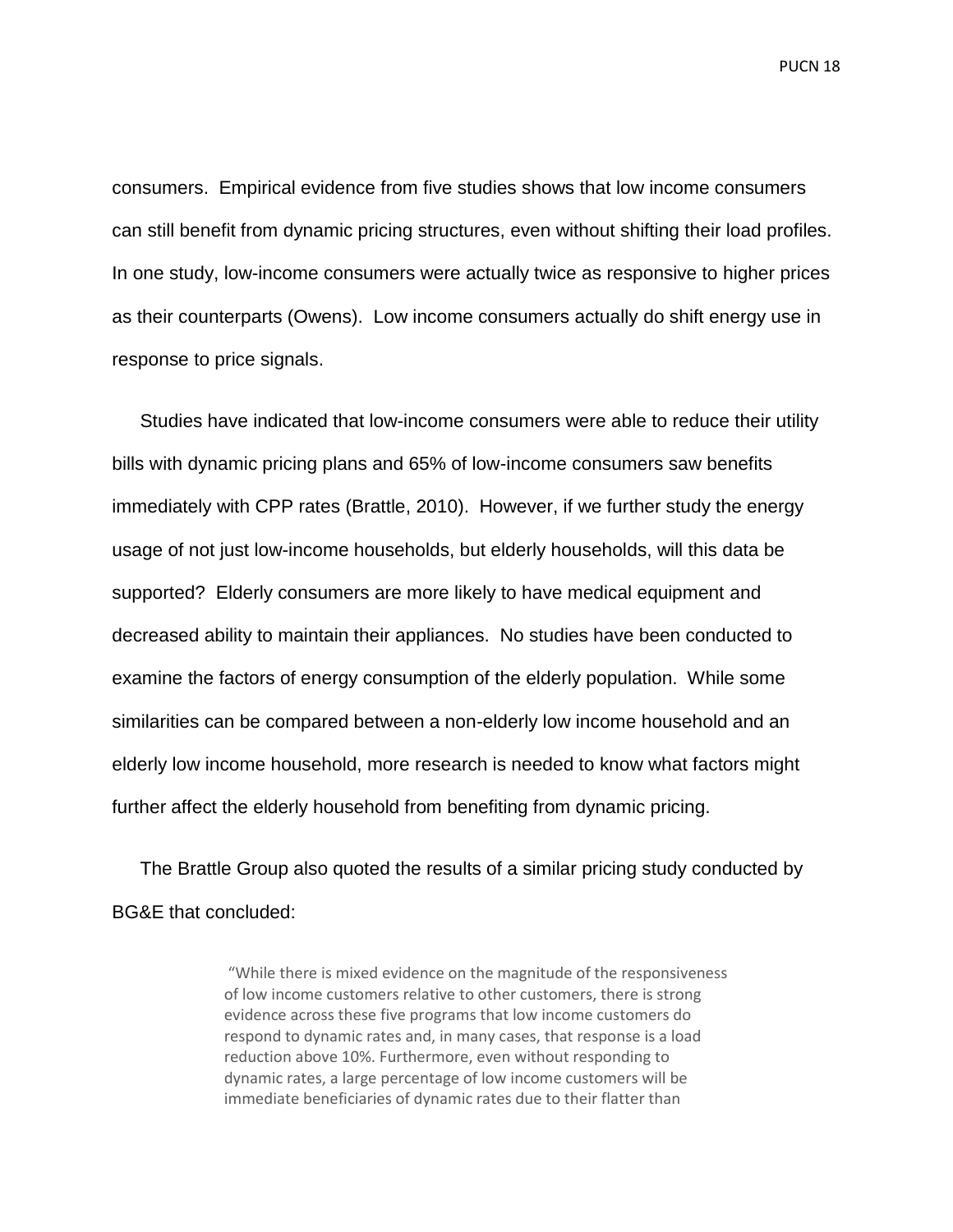average load profiles. These results suggest that when evaluating dynamic pricing, it is important to recognize that such rates are not harmful, and, in fact, may be beneficial to a large percentage of low income customers." (Brattle, 2010)

These conclusions are promising for low-income households, but what promise do they hold for elderly households? What conclusions can be drawn for them? More importantly, what factors of energy consumption affect the elderly?

### <span id="page-19-0"></span>*Purpose*

The Public Utilities Commission of Nevada (PUCN), per James Stover, has a goal of acquiring enough data and statistical information so that for each case the Commissioners review, decisions can be made that are based on sound information and hard data. The Oregon Public Utility Commission is a good example; where in their internal operating guidelines "openness reflects the obligation to make decisions in a visible manner so that the public can have trust that Commission decisions are arrived at in a principled way" [\(Oregon\)](http://www.oregon/). And this is a parallel goal of the PUCN. Currently, "the Commissioners are going on deliberations and good faith‖ (Stover Interview). Our group interviewed James Stover regarding the current issues the commission faces. Through this conversation, one of the prominent areas of concern to commission staff was being able to have hard data related to low-income elderly consumers. The data collected will enable PUCN staff to better analyze the factors of energy consumption of not only low-income households, but also for those of elderly households of which there is no data currently available.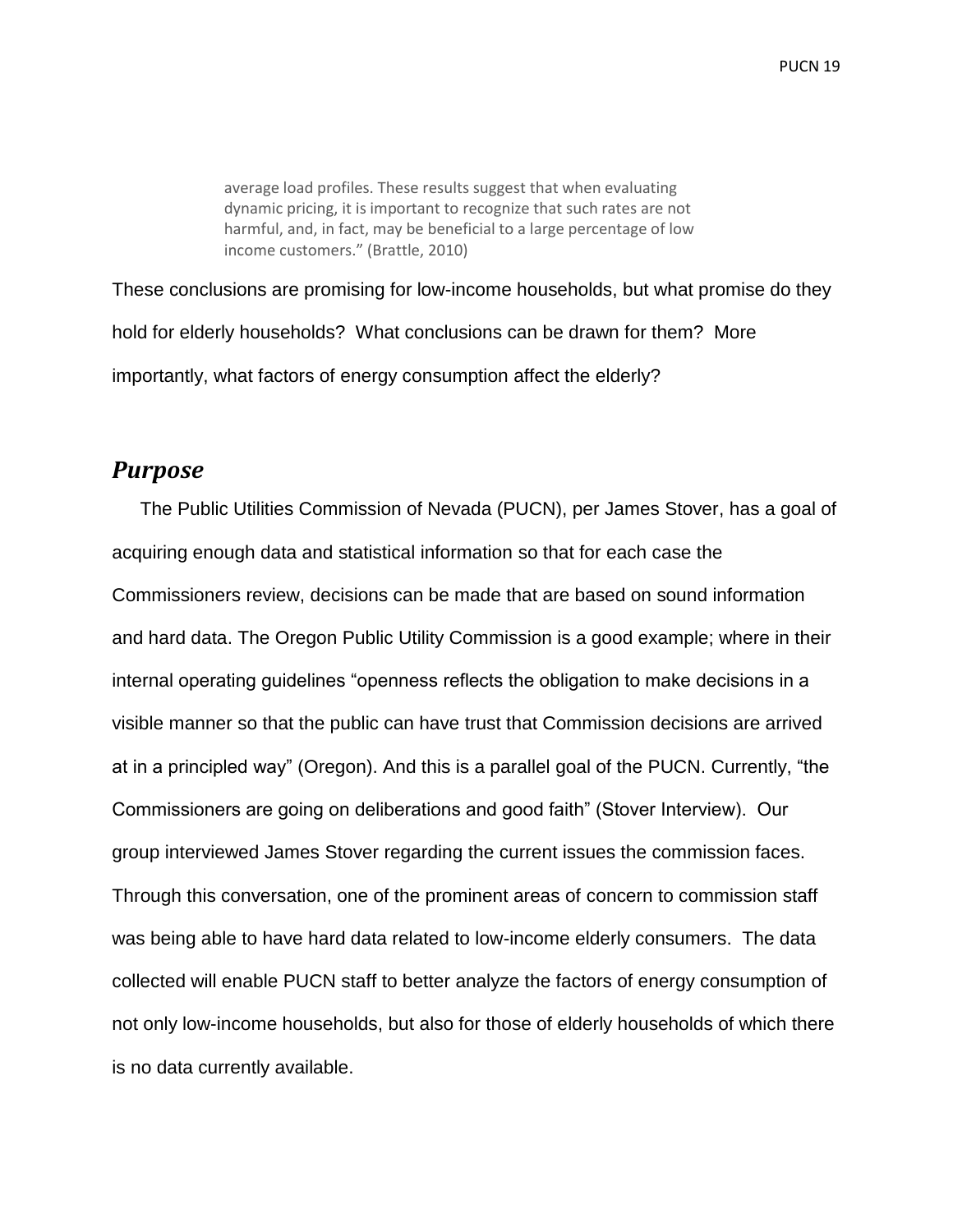The history section of the paper covers some important points in history and ways in which it is important that the PUCN regulate and make decisions according to the best interest of the "public" consumer, not necessarily the private electric companies. This section also covers how the PUCN makes decisions. It is imperative to know this because this research design was conducted not only to gain data to be utilized for the target population, but to make better, more efficient and correct decisions around specific cases.

#### <span id="page-20-0"></span>*Research questions*

The overarching question presented by PUCN is "how can they have a better understanding of their low-income elderly consumers"? To answer this question, the UNLV group also came up with some additional questions to be considered. These include:

- How can the PUCN have an understanding of the low-income elderly consumers' woes?
- Is there a better way for the PUCN to make sound decisions on cases involving Nevada's low-income, elderly electric customers?
- Do low-income elderly consumers understand when the PUCN makes a decision whether or not they are still benefitting from the decision?
- Will raw data positively affect the low- income, elderly, decision making process for the PUCN?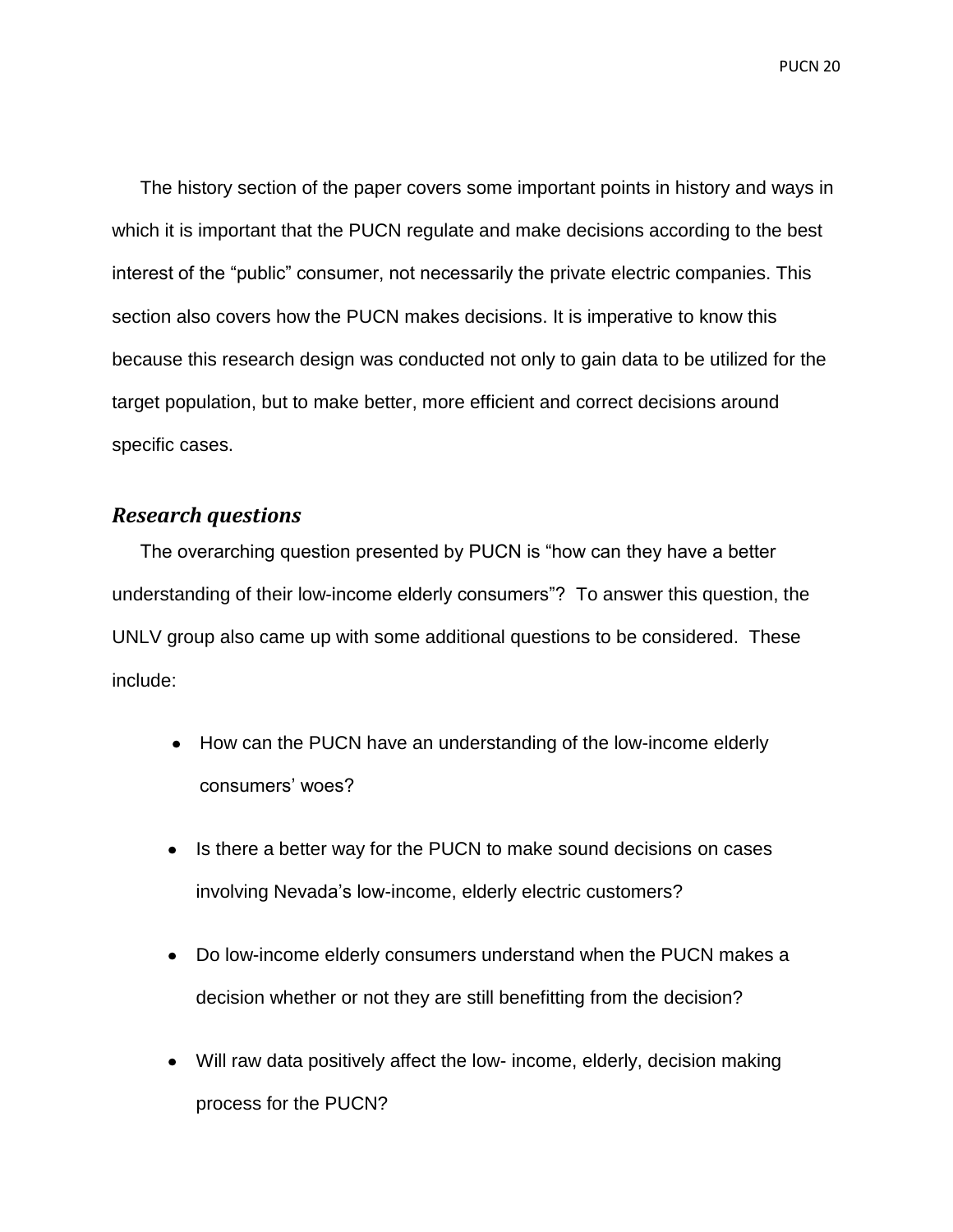#### <span id="page-21-0"></span>*Research Design*

Nevada has a traditional regulated market for electric power. Seven percent of the state's electricity derives from geothermal power plants, and the state is second only to California in geothermal potential (www.apps1).There are different laws and different categories of laws that affect low income, elderly electric consumers in the state of Nevada. How those energy laws and the energy companies will work to make sure the general public is satisfied with what they are receiving as a product at a fair cost that will be determined by the PUCN. Our group is charged with creating a design for an evaluation that will provide general data to the PUCN. The end goal is for the PUCN to be able to make more sound decisions for their elderly, low-income cases. It is important data to be gained by the PUCN, because it is government regulation that ensures their mission is carried out properly.

Based on conversations with James Stover, the low-income elderly complaint cases are not a specific issue for the PUCN, at the moment; it is just one area where they have relatively little data to rely on when making decisions. For this reason, and fortunately, the group was given no timeline for this project besides the time constraints of the class semester. We met with Mr. Stover two times through the semester and maintained contact weekly via email.

It is not hard to see why this population would need the most attention, especially here in Nevada. The general population that has come to reside in Nevada, especially Southern Nevada has been retirees. In particular is the concern of little to no disposable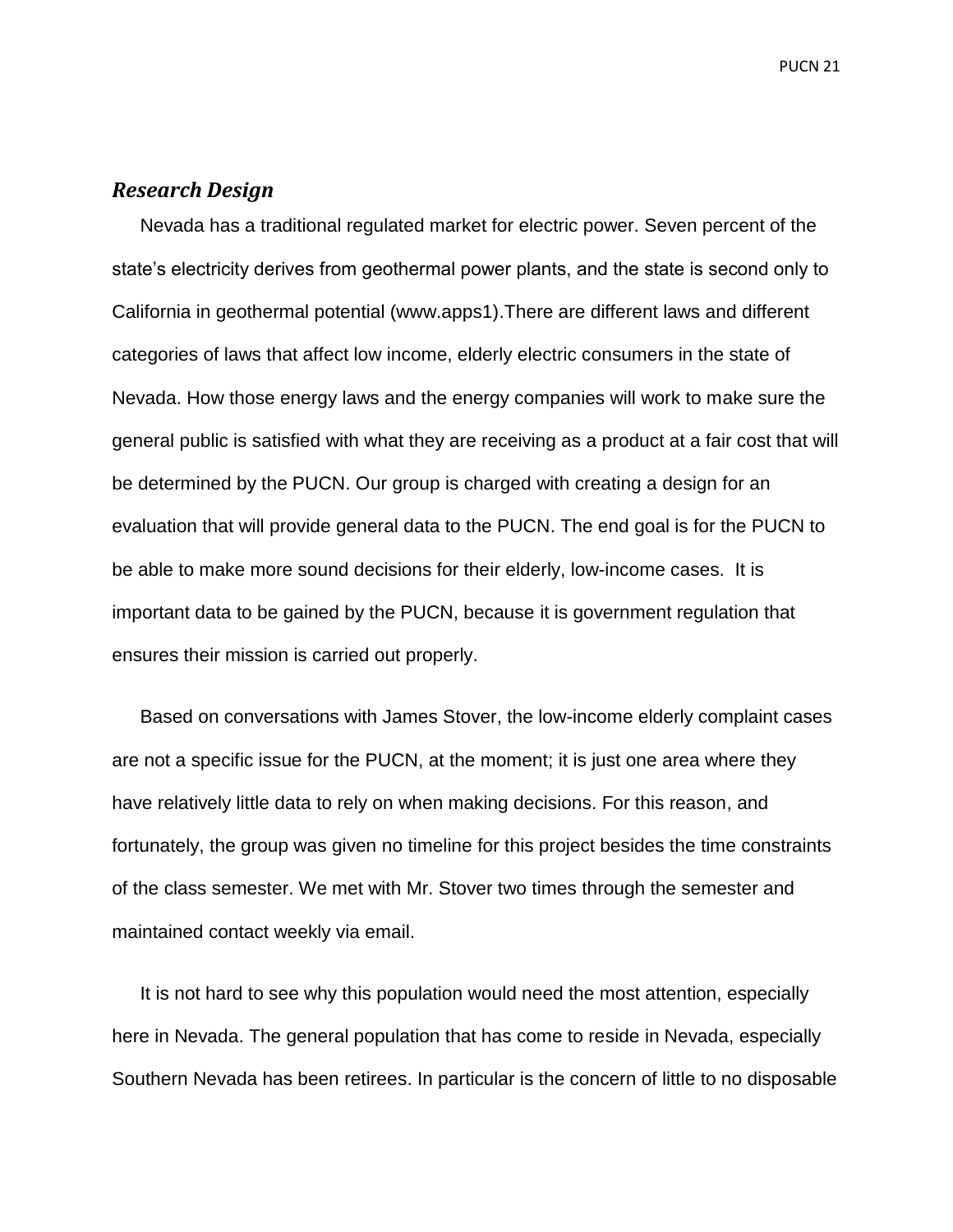income of the low-income elderly population. Because there are a vast array of services that are frequently underutilized by the low-income elderly population, the group primarily relied on data provided through a national LIHEAP survey.

#### <span id="page-22-0"></span>*Survey*

Based on other research designs and the information the group intended to obtain we created a consumer questionnaire survey. The survey consists of 19 questions total, 5 of which are optional. The questions are designed to collect nominal data needed for the proposed evaluation. Specifically, PUCN wants to collect data on low-income elderly energy usage, their ability to make informed decisions and why certain decisions are being made. We want to understand why they would make a complaint in the first place. What issues come up regarding: billing, meters, safety hazards, landlords, the electric company's customer service, etc?

Unfortunately there is market abuse and power that takes hold especially in the electricity market, and the PUCN needs to make sure the low income customers are not being taken advantage of. When rates go up, the PUCN questions why the rates need to increase, and what impact it will have on specific populations. With the data the PUCN should be able to keep a balance between the happiness of the shareholders of the energy companies and the service that the low-income, elderly population is receiving.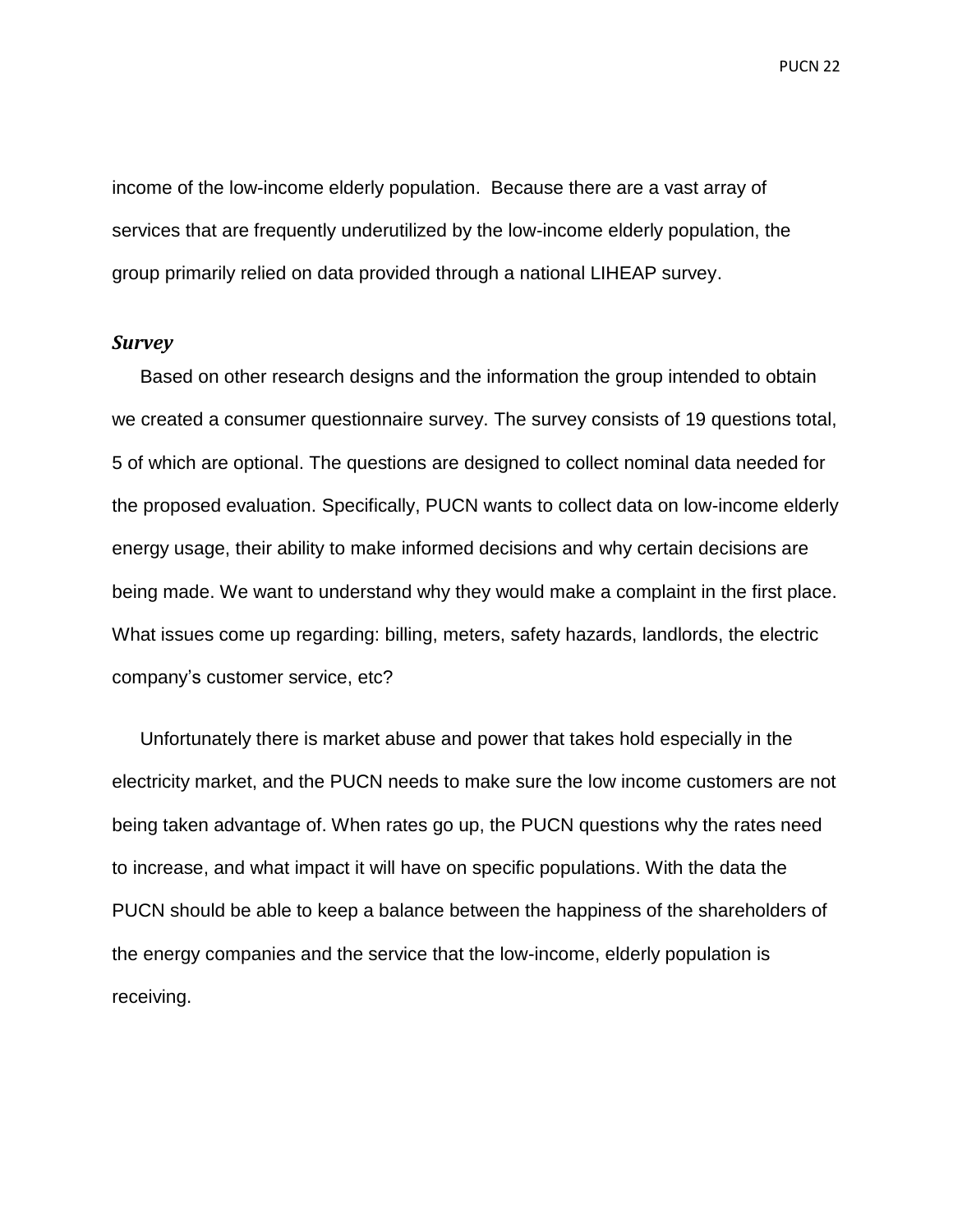#### <span id="page-23-0"></span>*Expected Results*

The data the research design would provide once implemented, will help the Commissioners and staff make more valid decisions based on actual data of the population involved. Hopefully, in the long term, it will assist in making a reduction in complaints and cases brought to the PUCN; as well as a reduction of assistance dependence amongst other things.

# <span id="page-23-1"></span>*Recommendations*

The Public Utilities Commission of Nevada (PUCN) is charged with "supervising and regulating utility services in Nevada". This includes the regulation of rate changes and policies that may affect rates for Nevada's consumers. The most important aspect of PUCN's stated mission is the ability to make sound decisions based on unbiased facts and data. Additionally, in this process, the PUCN needs to have a solid understanding of the issues that affect some of the most vulnerable consumers; those that are low-income and elderly. In our analysis, the UNLV MPA group offers the following recommendations:

- Data Collection using survey methodology
- Energy consumption and rate education for the targeted population
- Define a procedure for PUCN staff to utilize when a new case is brought to the commission.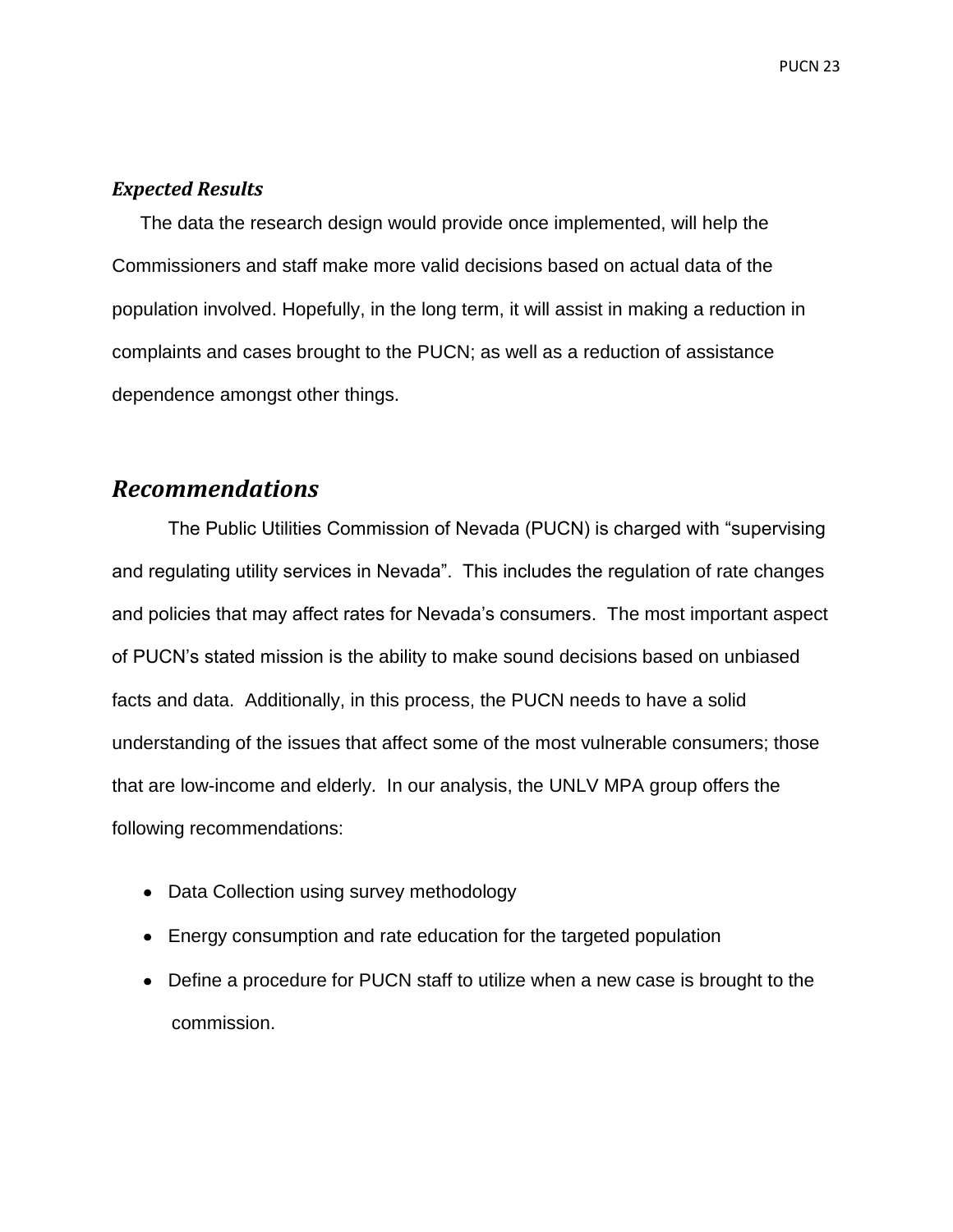#### <span id="page-24-0"></span>*Data Collection Methodology*

The UNLV MPA group designed a comprehensive survey that seeks to answer the overarching question "What factors most affect seniors and energy consumption" (See Appendix 2). However, the issue is much deeper than that. As stated earlier, lowincome seniors have several disadvantages that make them more susceptible to higher than average energy costs. Nationally, studies show increased time at home and medical issues as two of the most prevalent issues affecting the target population. The survey aims to compile data specific to the Nevada population.

Our recommendation is that the PUCN begin their data collection by utilizing the assistance of volunteers or another UNLV MPA group to administer the surveys. The recommended method of distribution is a combination of efforts. Mailings are the most time efficient and cost effective (in terms of time); however among the senior population there is a growing concern of what is known as "mail fatigue". Essentially, seniors are so bombarded with mail on a day to day basis; much of what is provided is lost. For this reason, our recommendation is to utilize volunteers to administer the survey via telephone. Seniors are home most hours of the day and could easily be reached via telephone.

One significant obstacle to the survey methodology is how to reach out to the target population. Because PUCN is specifically looking to target low-income seniors, our recommendation is to identify community partners who could help provide access to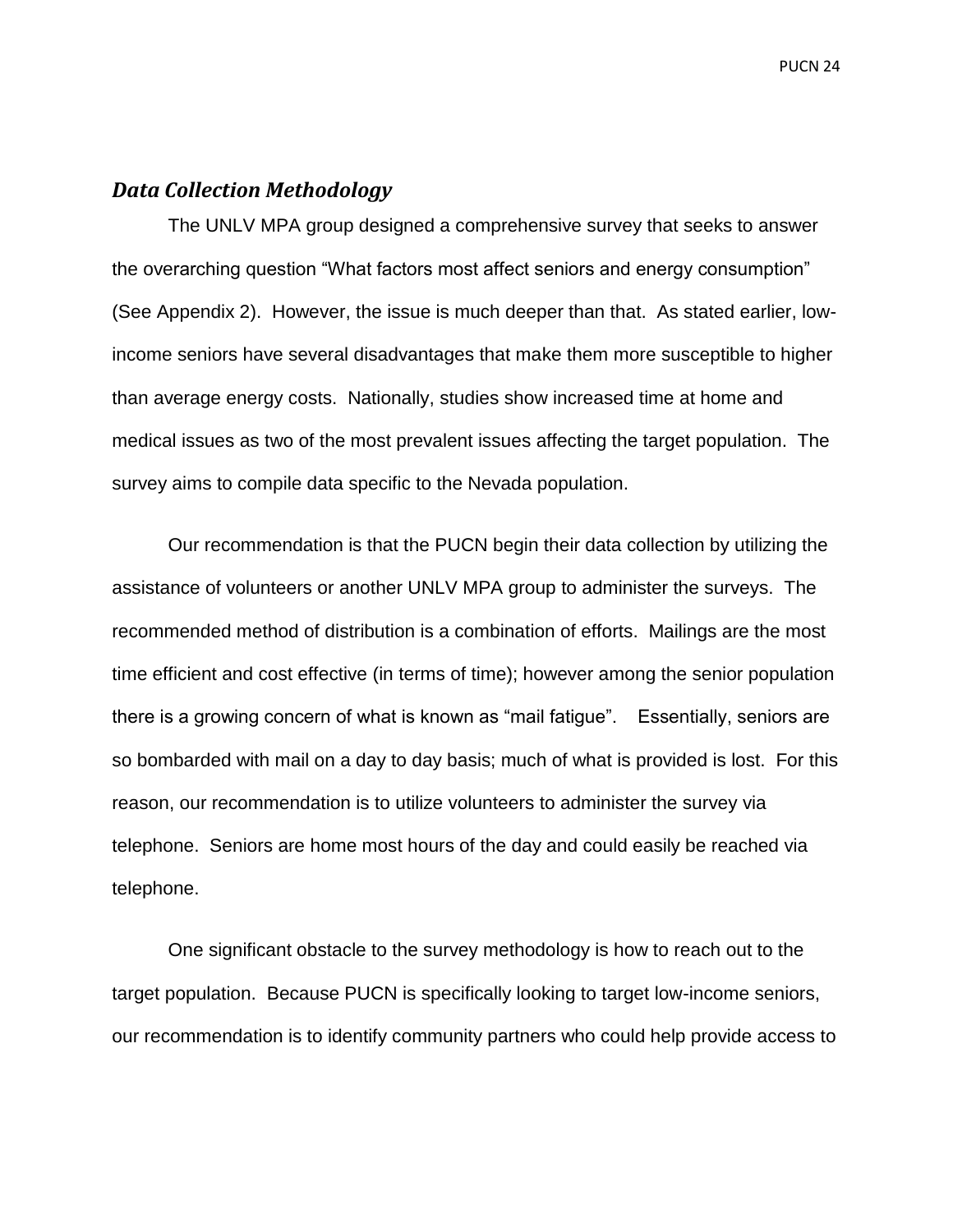seniors. We have identified the following non-profit organizations as potential partners, based on the services they offer the community:

- Catholic Charities of Southern Nevada
- Lutheran Social Services
- Help of Southern Nevada
- Northern Nevada Center for Independent Living

The survey methodology is recommended as the most efficient way to gather data specific to Nevada. Our final recommendation is to have a sample size of 96 based on the size of the low-income elderly population in Nevada as reported by the U.S. Census bureau (2009 estimates are approximately 89,000). This sample size would give a 95% confidence level with a confidence interval of +/- 10. The expected timetable is approximately 6 months from start to finish. The timetable below represents a July 1 starting date.

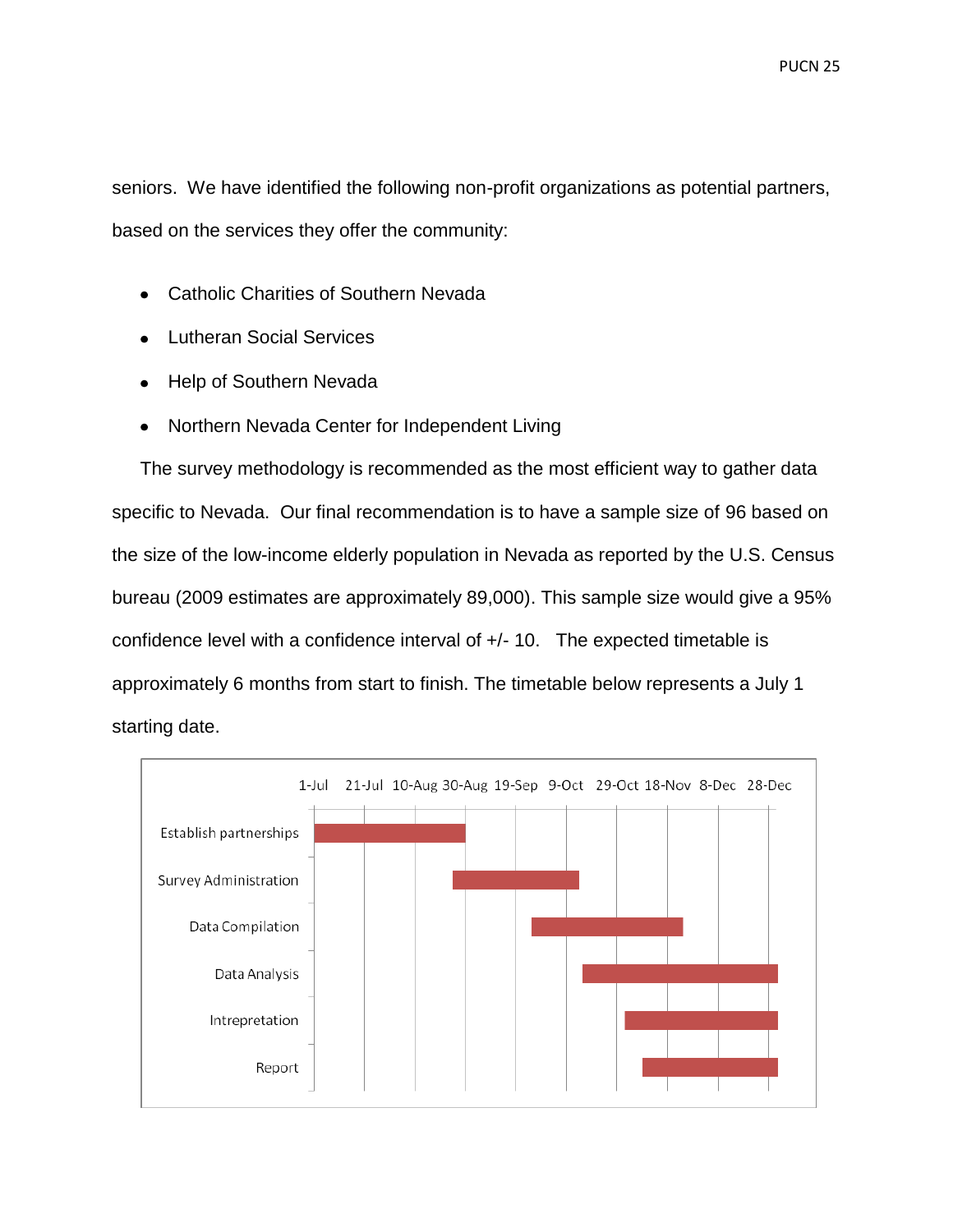#### <span id="page-26-0"></span>*Educating the Public*

Our second recommendation is to provide opportunities for educating the public, particularly the target population on issues affecting utility rates in Nevada. In Appendix 3, a sample brochure is provided. Important issues that the target population may not be aware of include:

- New regulations affecting utility companies  $\bullet$
- Energy conservation tips
- Consumer Bill of Rights
- Resources for assistance

The brochure provided is a simple tri-fold brochure that could include all of this information. It could be mailed to consumers through partnerships with local non-profit organizations (such as those listed above), disseminated to consumers who contact PUCN and/or made available on the PUCN website. Giving consumers this information not only will assist them in better understanding their energy rates, but it will also arm them with the tools necessary to ensure long term economic stability despite necessary rate changes.

#### <span id="page-26-1"></span>*Case Procedure Development*

Our final recommendation is the development of a set procedure for PUCN staff to utilize when a new case is brought to the commission. We have included a sample procedure from Oregon the commission could utilize in the formation of their procedure in Appendix 4. The main components that are necessary for this procedure are specific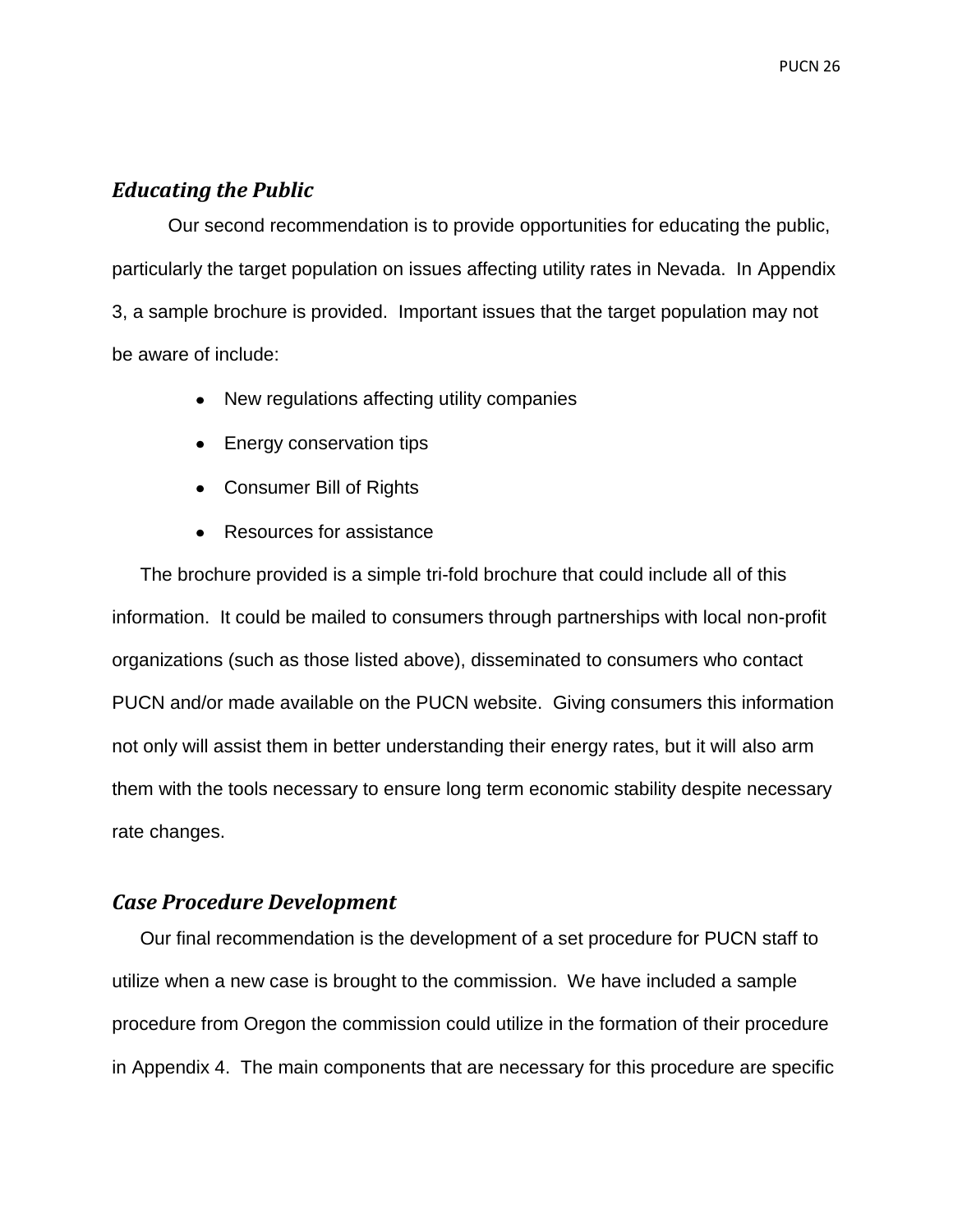details in regards to data needed by the commission, testimonials needed and specific timeframes for the entire process.

It is our opinion that the development of this procedure is necessary to increase credibility for the commission as well as increase the decision making power of the commission. As utility rates continue to increase in Nevada, the PUCN role will continue to be more important than ever. A set procedure for their most essential function will give them the power to make decisions efficiently and effectively.

# <span id="page-27-0"></span>*Limitations*

All research studies are somewhat limited by nature, our specific topic was no different as it had more than its share of limitations which restricted some of the research, as well as hindered some of the outcomes we initially aimed for. The main obstacle we faced while developing this project was the overall focus behind it. The original plan for our research was to determine the effect the new Smart Meters implementation, as well as time of use regulations, would have on elderly, disadvantaged and low-income households. Coming up with concrete statistics and analysis for this proved to be impossible because of the time restrictions associated with our project, as well as the fact that most Smart meters were only in the initial stages of implementation. There is also an extremely limited supply of research and/or data as it relates to smart meters, because smart meters are a fairly new phenomenon. Most of the data that is available is from other countries- mainly countries in Europe and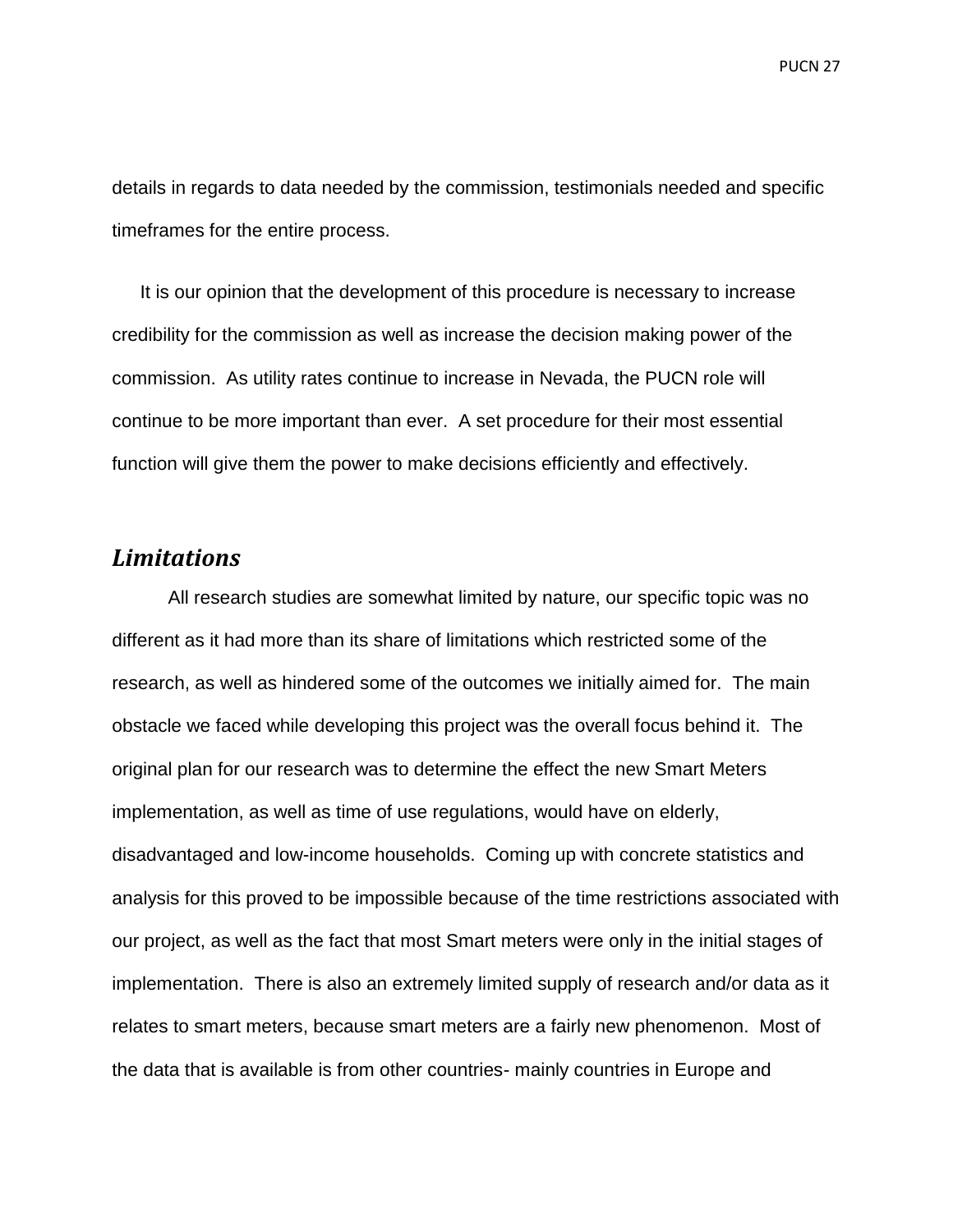Australia- which made the entire idea of this project exceptionally difficult. We then decided to shift our focus.

Our new plan would focus not so much on the evaluation aspect of the program, but rather on designing a research study which could be completed in the future by other students taking the program evaluation class in an upcoming semester, or by volunteers or staff from the PUCN. Our new research design set-up had much better results. We also shifted our focus from specific Smart meters to a data collection project which would enable the PUCN to make evidence-based decisions on cases, as well as be more efficient and effective in the decision-making process.

Once we were able to narrow down the focus of the project and were confident on the direction in which it was going, the remaining obstacles were much easier to overcome. With our project being a research design, we needed to develop a survey which would be used to compile the future data to be analyzed. The survey was developed by the group but it had to go through different people for approval and editing, which took quite a while. We sent the survey to Dr. Tekniepe for him to review and provide recommendations. We then took his suggestions and made appropriate changes in order for our survey to be valuable for future analysis.

Some other obstacles we faced were obvious and typical, but very real, aspects of any research study. Time was an absolute limitation that we had while doing this project. The school semester was not long enough to develop the full study we wanted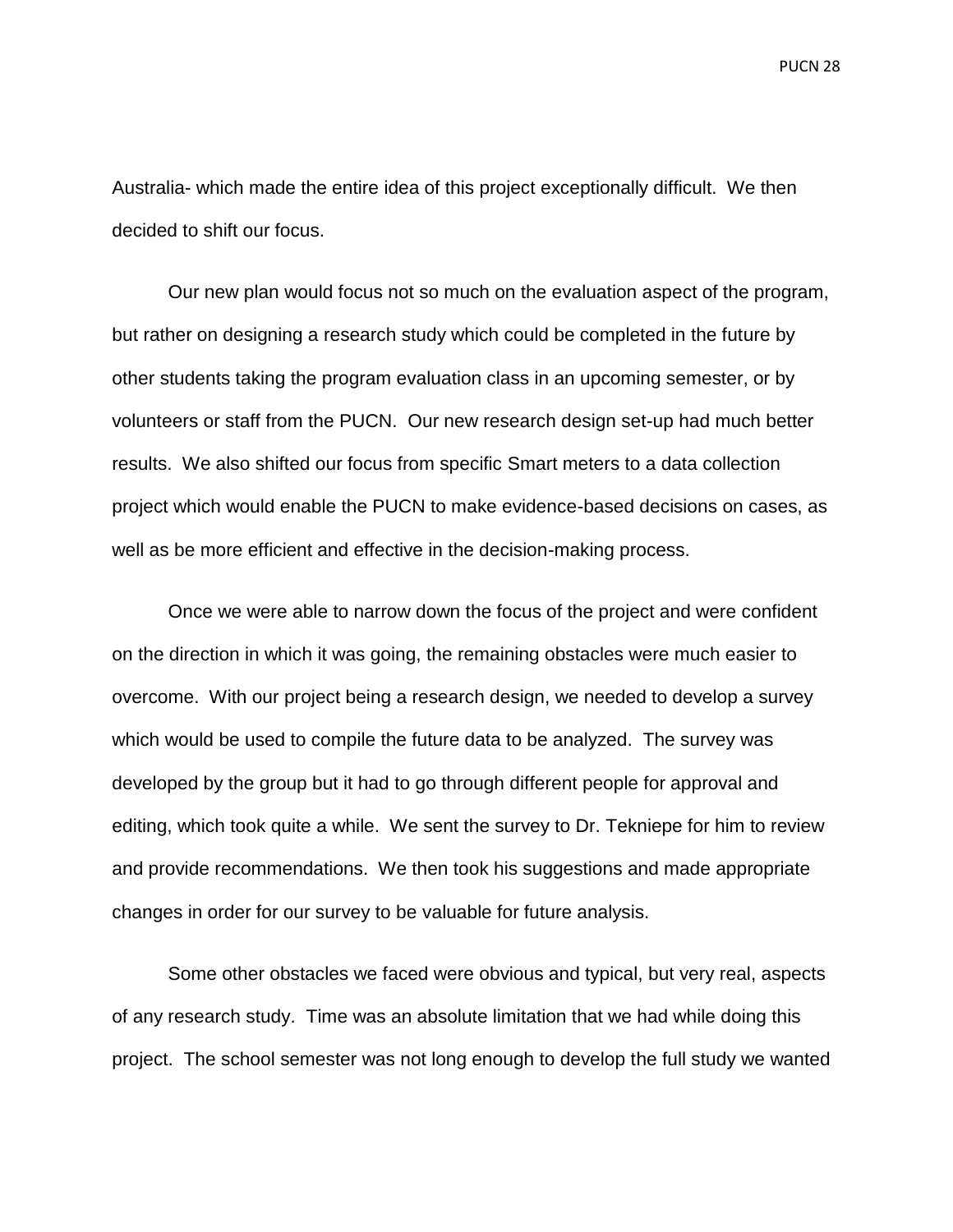to conduct, especially because our focus shifted a couple of times. The available time did not allow for much trial and error, re-organizing or shifting in ideas or focus.

In order for a project such as this one to be successful, we would need to be able to review many specific cases that the PUCN has dealt with in the past. Although we were given some access to files and specific questions and concerns, due to time restrictions, we were not able to fully delve into every aspect that could have hypothetically been researched. It is our hope that our project will only serve as a starting basis for the research that will be conducted in the future and be used as a reference tool which can be expanded, if need be.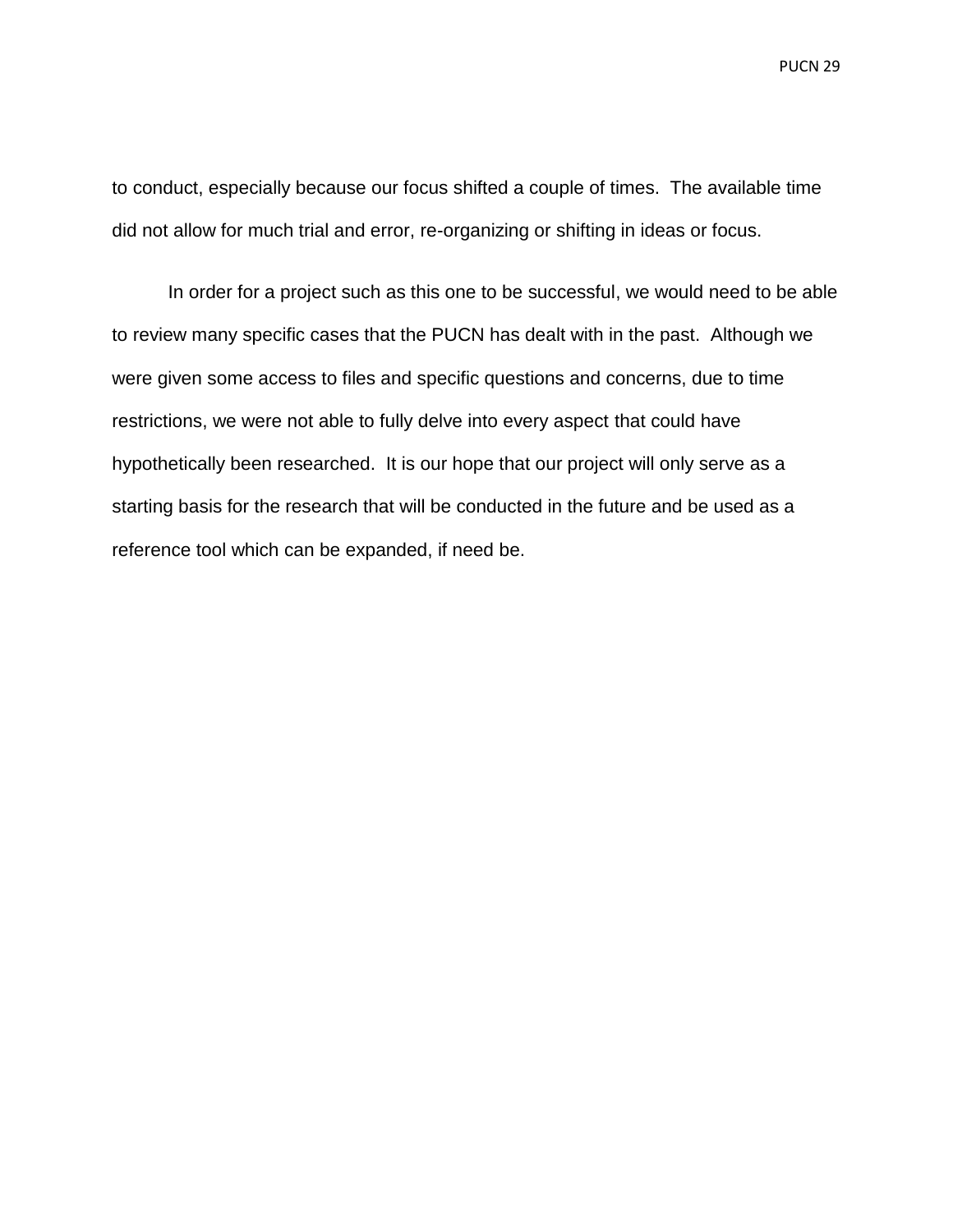## <span id="page-30-0"></span>*Appendix*

Appendix 1: ADSD Federal Poverty Level Guidelines

Appendix 2: Consumer Questionnaire Survey

Appendix 3: Consumer Brochure

Appendix 4: Oregon PUC Policy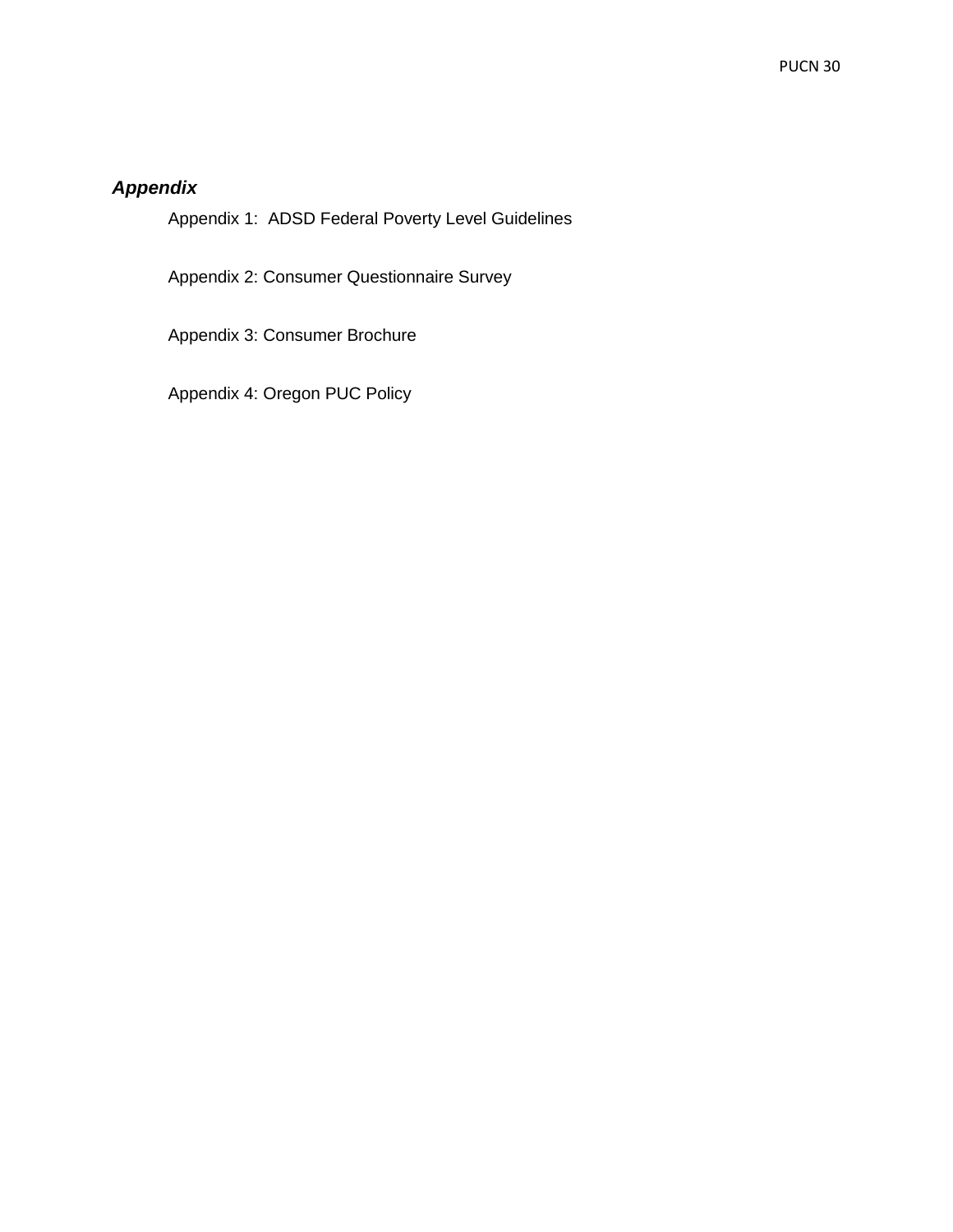## <span id="page-31-0"></span>*References*

EMF Safety Network. (n.d.). *Smart Meters Fires and Explosions*. Retrieved March 20, 2011, from EMF Safety Network: http://emfsafetynetwork.org/?page\_id=1280

H.G. Peach and Associates & Smith and Lehmann Consulting. (2011, January 20). *SFY2010 Evaluation: Energy and Weatherization Assistance Programs.* Retrieved March 20, 2011, from http://liheap.ncat.org/pubs/1260.htm

Kahn, D. (2011, January 10). Health Concerns over Smart Electric Meters Gain Traction in California. *New York Times* .

Metering.com. (2010, August 2). *99.96% of Smart Meters Accurate in Texas*. Retrieved January 13, 2011, from Metering.com: http://www.metering.com/node/18052

National Council on Aging. (n.d.). *Economic Security Fact Sheet*. Retrieved March 15, 2011, from http://www.ncoa.org/press-room/fact-sheets/economic-security-for.html

Navigant Consulting. (2010). *Evaluation of Advanced Metering System Deployment in Texas: Report of Investigation.* Retrieved January 13, 2011, from Public Utilities Commission of Nevada: http://www.puc.state.tx.us/electric/reports/ams/PUCT-Final-Report\_073010.pdf

Nevada Legislature. (n.d.). *Senate Committee on Commerce, Labor and Energy Minutes.* Retrieved March 20, 2011, from State of Nevada, Legislature: http://www.leg.state.nv.us/Session/76th2011/Minutes/Senate/CL/Final/411.pdf

NV Attorney General. (n.d.). *Consumer Protections*. Retrieved January 13, 2011, from NV Attorney General: http://ag.state.nv.us/org/bcp/bcp.htm

NV Energy. (n.d.). *NV Energize: Creating a Smart Energy Future*. Retrieved January 13, 2011, from NV Energy: http://www.nvenergy.com/saveenergy/asd/

NV Energy's Plan for Future Power gets Early Approval: Official Notes Areas of Concern for Smart Meter System. (2010, July 23). *Las Vegas Review Journal* . Retrieved March 15, 2011, from www.lvrj.com

NV State Library and Archives. (2010). *Public Service Commission*. Retrieved March 20, 2011, from Administrative History:

http://nsla.nevadaculture.org/index.php?option=com\_content&task=view&id=1336&Itemid=418

Oregon State Government. (n.d.). *Internal Operating Policy Guidelines.* Retrieved March 15, 2011, from Oregon.gov: http://www.oregon.gov/PUC/commission/operating\_guidelines.shtml

Owens, D. (n.d.). *Turning the Smart Meter Promise into Reality.* Retrieved March 20, 2011, from Edison Electric: www.edisonelectric.com

Persinger, H. (2010, February 16). Council Opens Floor to Power Bill Woes. *Killeen Daily Herald* . Retrieved March 15, 2011, from www.kdhnews.com/news/story.aspk?s=39220

Publications Unit, Research Division. (2010). *Policy and Program Report: Public Utilities and Energy.* Legislative Counsel Bureau.